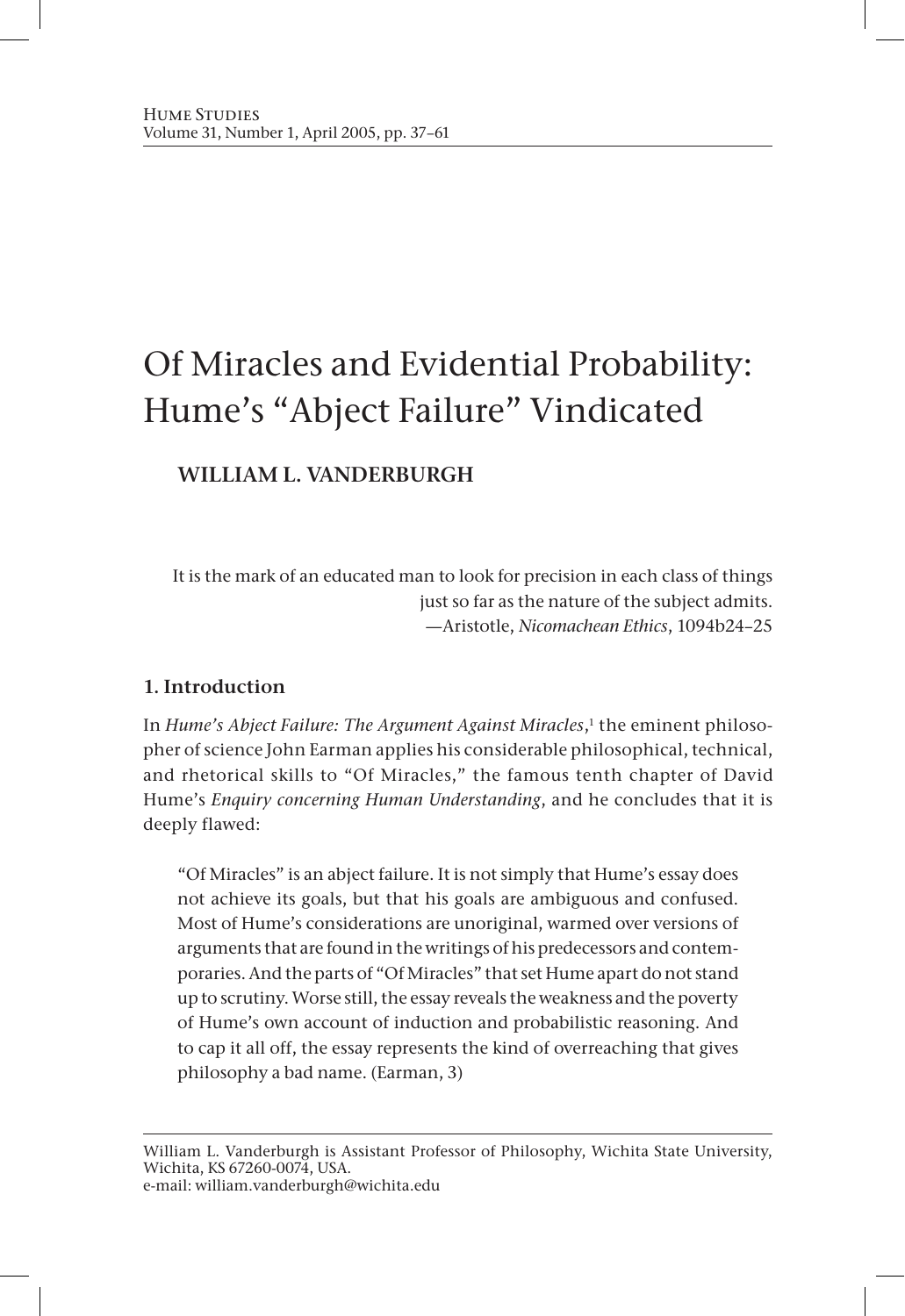This is strong stuff. It is also, I think, almost entirely mistaken.<sup>2</sup> In this paper I argue that Earman's critique fails to hit home because he both misunderstands the aims and principles of Hume's epistemology in general, and misconstrues the argument against miracles in particular. A key point against Earman, as Dorothy Coleman<sup>3</sup> shows, is that Hume's approach to evidential probability has an entirely different structure and basis than does the mathematical theory of probability Earman employs in his attack. Many other commentators on "Of Miracles"—both pro and con—have made a similar interpretive error.4

Since Earman and others get Hume's argument against miracles wrong by making errors about key points of Hume's epistemology, I begin by locating the argument against miracles within Hume's philosophy generally. Next I dissect some of Earman's errors, and finally I extend Coleman's idea that Hume holds a non-Pascalian theory of evidential probability by filling in some historical background and by providing the beginnings of a philosophical defense of that theory. The upshot is that although Hume's argument against miracles may well be flawed, it is certainly not an abject failure.

## 2. "Of Miracles": Its Context and Main Contentions

"Of Miracles" was a lightening rod for debate in Hume's own time and has never ceased to be one.<sup>5</sup> Some version of the essay seems to have existed while Hume was composing his *Treatise of Human Nature* (first published 1739–1740).<sup>6</sup> Probably for fear of upsetting religious authorities, it was not included in the *Treatise*. 7 Hume's argument against miracles thus makes its debut in the *Enquiry concerning Human Understanding* (first published 1748). Its target is the argument that miracles provide grounds for accepting the truth of religious hypotheses.

The thesis Hume defends in "Of Miracles" is that reports of miracles are never adequate grounds for belief that a miracle has actually occurred; such reports are, thus, never adequate grounds on which to infer the truth of any particular religious hypothesis. This result depends in part on what Hume means by "miracle." He gives two complementary definitions. The first is: "a miracle is a violation of the laws of nature" (EHU 10.12; SBN 114). In a footnote to the same paragraph, Hume offers his second definition: "A miracle may be accurately defined, *a transgression of a law of nature by a particular volition of the Deity, or by the interposition of some invisible agent*" (EHU 10.12, n. 13; SBN 115, n.1).8

Clearly, a violation of a law of nature will authenticate some specific religious message if and only if it really does come about through the will of the deity purportedly sponsoring the miracle. Whether or not the right sort of divine volition is present is a question fraught with its own skeptical difficulties, but it is a question that Hume can sidestep since according to his main argument we never have sufficient evidence for warranted belief that a law violation has occurred in the first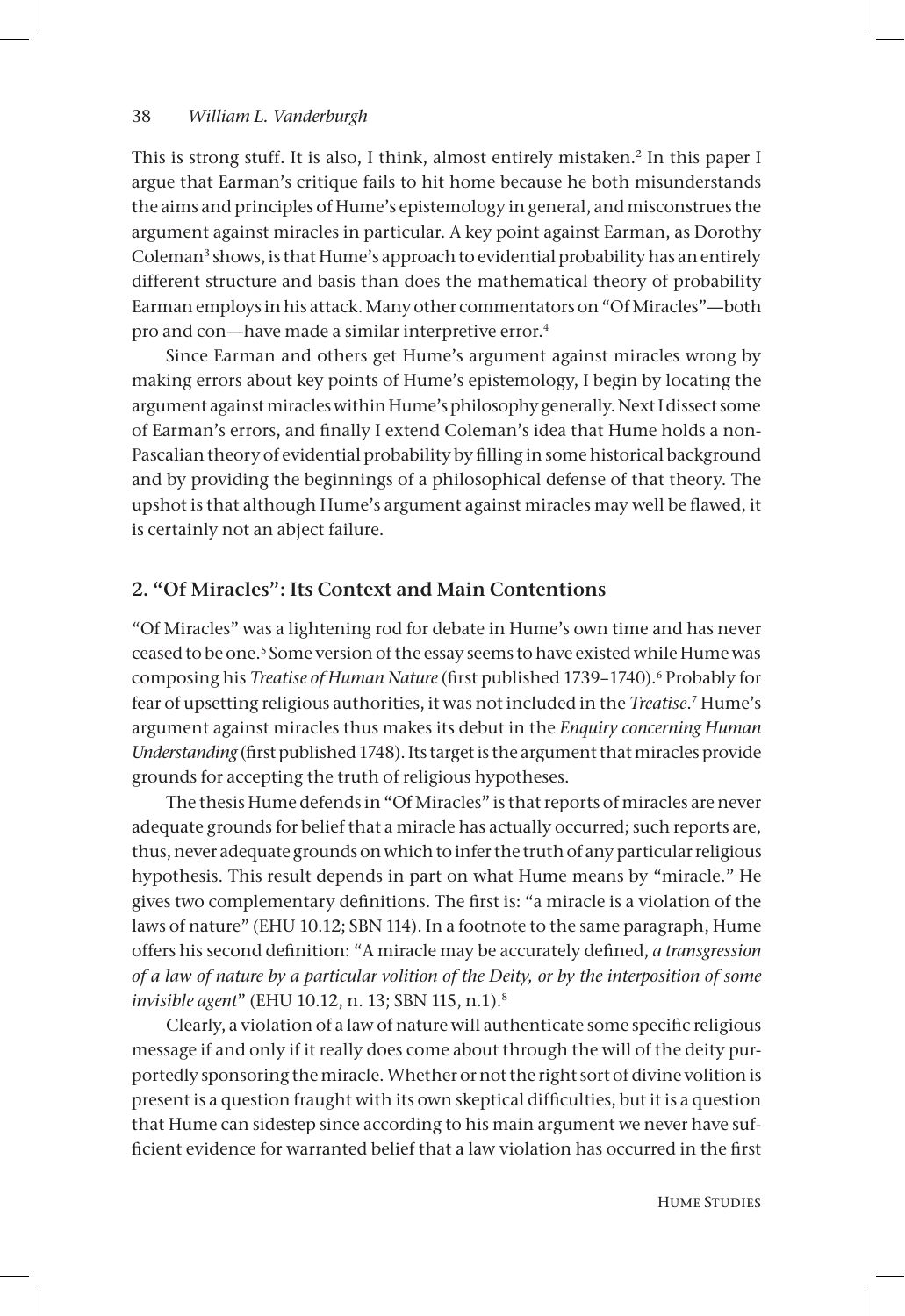place. This is why Hume's argument has little to do with the second definition of "miracle," and why critics who accuse Hume of leaning on the wrong definition have missed the point.

Hume is careful to distinguish "marvels" (the merely wonderful or unusual) from miracles (see EHU 10.8 and 10.11; SBN 113 and 114). Earman criticizes Hume's distinction because it is not one made by Hume's contemporaries: "what matters is not how Hume classified examples [of miracles versus marvels] but how the major participants in the eighteenth-century miracles debate classified them" (Earman, 11). But it is a common and well-accepted philosophical strategy to refine a definition in order to make it more precise, and then to draw philosophical conclusions from the redefinition. For Hume's purposes, only miracles conceived as law violations deserve the name, since only miracles in that sense could possibly provide a special kind of evidence for religious hypotheses. Marvels and other events that happen conformably to the order of nature (events that *can* happen, without there being a law violation, though they might rarely or never actually occur) could be invoked in design arguments—Hume's devastating critique of which occurs elsewhere.

Hume's epistemology of empirical facts leads him to characterize laws of nature in such a way that it follows directly from the definition of a miracle as a violation of a law of nature that no report of a miracle should be believed. Hume divides all possible knowledge claims into two categories, *matters of fact* and *relations of ideas* (EHU 4.1; SBN 25). Relations of ideas are known with certainty; matters of fact, in contrast, can be known only to higher and lower degrees of probability, depending on the kind and strength of the evidence available. (See EHU sections 2–6; SBN 17–59.) A law of nature is an empirical generalization formed on the basis of an observed constant conjunction of event types plus an expectation of the mind that future cases will resemble past cases. Note that since the activity of the human mind, in particular the role of customs or habits of thought is, Hume thinks, a crucial part of the story, for Hume laws of nature are epistemological rather than ontological categories.<sup>9</sup>

Even the best supported empirical generalizations are not known with certainty, but only with some degree of probability—they are constructed on the basis of inductive reasoning, which Hume famously shows to be non-demonstrative (see EHU 4, especially part 2; SBN 32–9). The appropriate degree of probability for a given empirical proposition is determined by the relevant available evidence.

A wise man, therefore, proportions his belief to the evidence. In such conclusions as are founded on an infallible experience, he expects the event with the last degree of assurance, and regards his past experience as a full *proof* of the future existence of that event. In other cases, he proceeds with more caution: He weighs the opposite experiments: He considers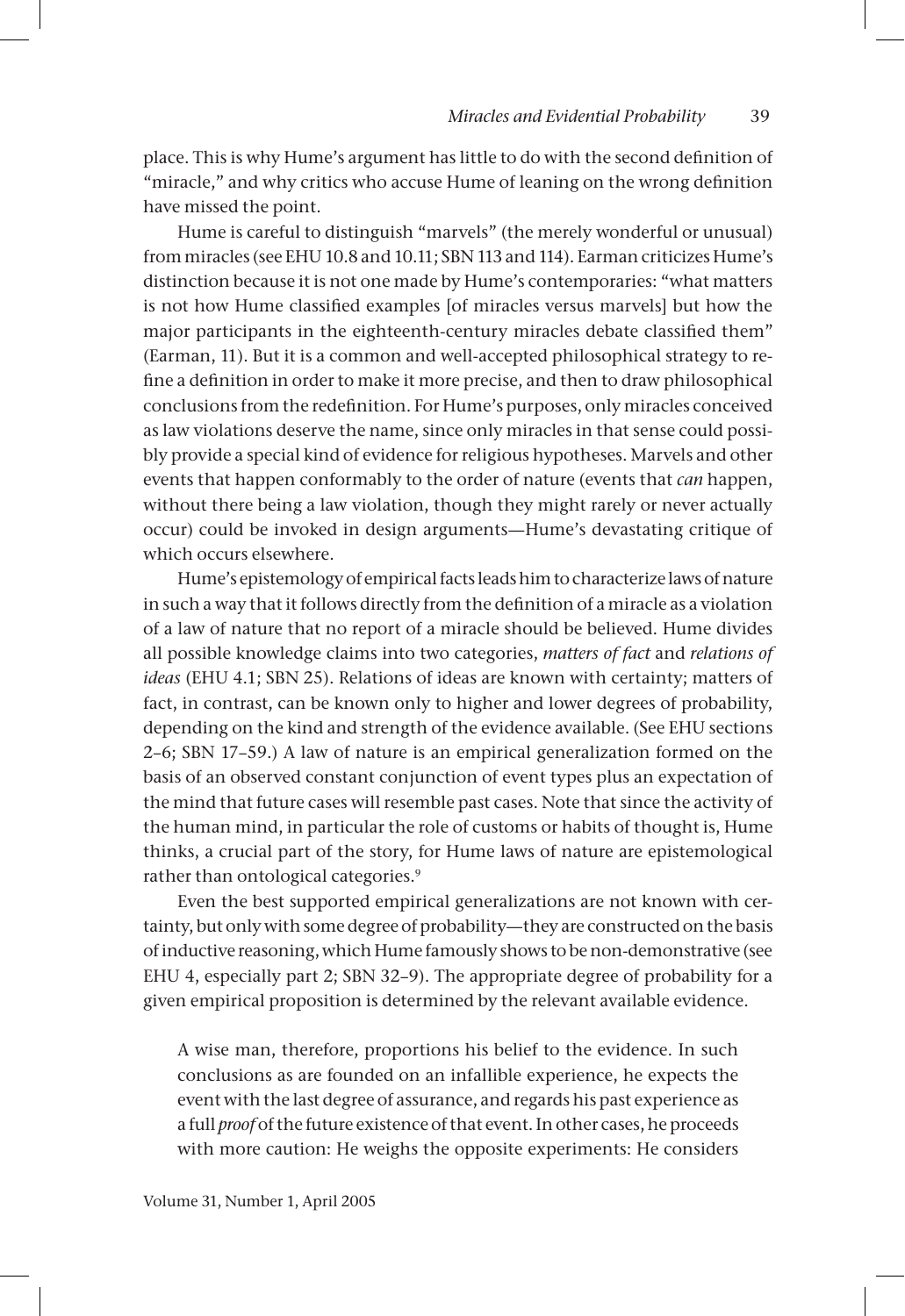which side is supported by the greater number of experiments: To that side he inclines, with doubt and hesitation; and when at last he fixes his judgement, the evidence exceeds not what we properly call *probability*. All probability, then, supposes an opposition of experiments and observations, where the one side is found to overbalance the other, and to produce a degree of evidence, proportioned to the superiority. . . . In all cases, we must balance the opposite experiments, where they are opposite, and deduct the smaller number from the greater, in order to know the exact force of the superior evidence. (EHU 10.4; SBN 110–11)

For Hume, the highest sort of knowledge we can have of empirical propositions is "moral certainty," a degree of assurance sufficient for action and belief but short of perfect certainty (EHU 4.18; SBN 35). Degrees of assurance with regard to empirical propositions vary along a scale of probabilities from "full proof" down through various lesser degrees of probability. (EHU 10.3–4; SBN 110–11 and EHU 6, n.10; SBN 56.)

Mr. LOCKE divides all arguments into demonstrative and probable. In this view, we must say, that it is only probable all men must die, or that the sun will rise to-morrow. But to conform our language more to common use, we ought to divide arguments into *demonstrations*, *proofs*, and *probabilities*. By *proofs* meaning such arguments from experience as leave no room for doubt or opposition. (EHU 6, n.10; see the similar comments at THN 1.3.11.2; SBN 124)

It is vital to recognize that when Hume writes of evidence that amounts to a "full proof," he is not talking about *demonstration*. Demonstration is achievable only with regard to relations of ideas. Proof for Hume is a probabilistic category that applies only to matters of fact.10 Some commentators, including Earman, mistakenly suppose that when Hume concludes that the exceptionless experience on which laws of nature are based amounts to a "proof" against miracles, he means that the probability of the occurrence of a miracle is "flatly zero" (see below). This is, however, to unjustly accuse Hume of committing a category mistake: whether or not a miracle has occurred is a matter of fact, so its non-occurrence cannot be logically necessary.<sup>11</sup>

Following the passage quoted above about proportioning belief to evidence, Hume makes the point that in ordinary life nothing is more important to judging the relative weight of evidence than evaluating testimony (EHU 10.5; SBN 111). Hume's epistemology of testimony resembles John Locke's. Locke<sup>12</sup> argues that the credibility of testimony depends on several factors, chief among which is *the conformity of the testimony with the rest of our experience*. To someone from England,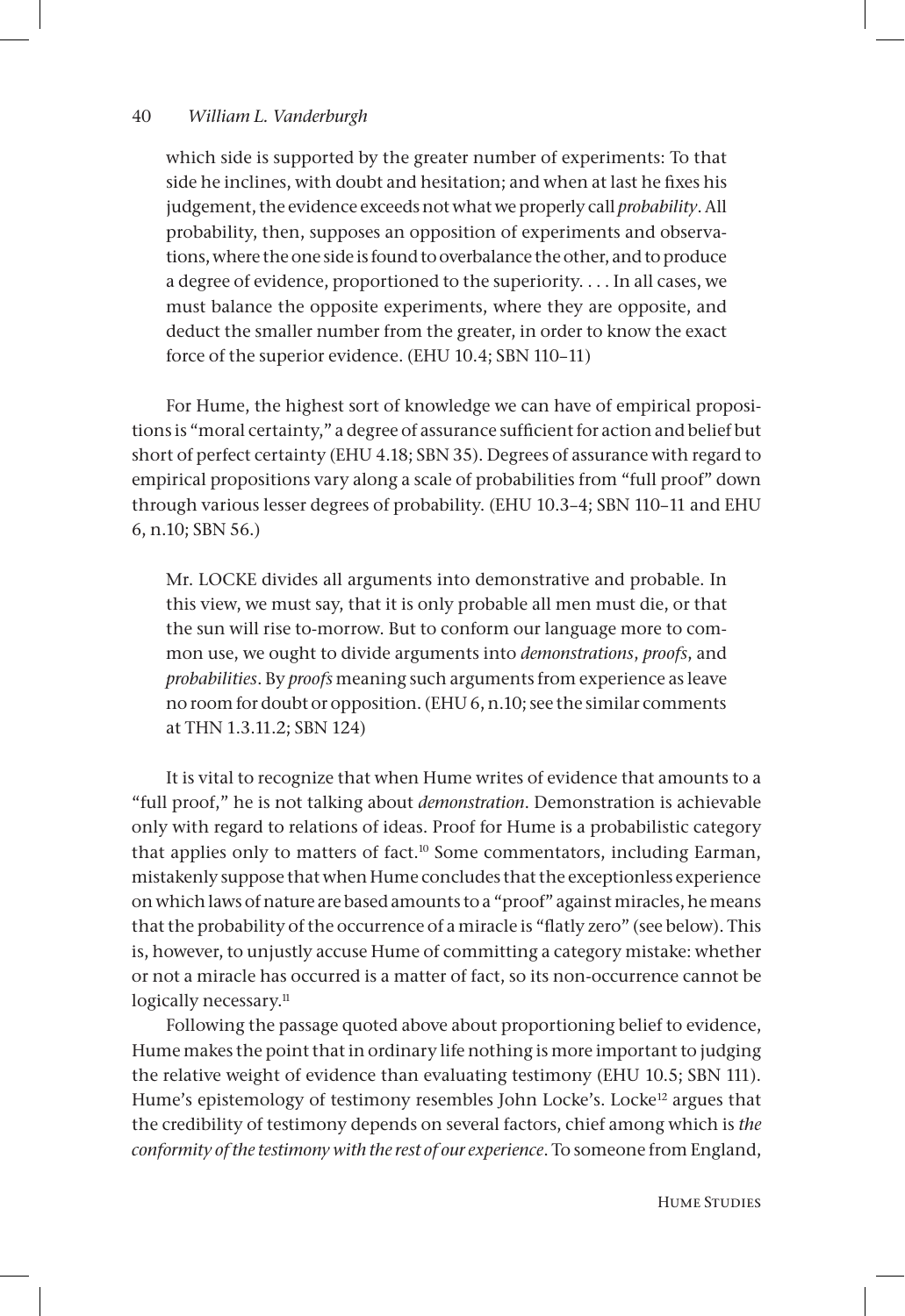#### *Miracles and Evidential Probability* 41

testimony about a man walking on a frozen pond in December in England is in conformity with their own knowledge and experience, and the testimony is therefore to be judged credible by them. But (in the seventeenth century at least) to someone from the tropics, the same testimony is *and should be* much less credible: "[T]o a man . . . [who] has never heard of anything like it, the most untainted credit of a witness will scarce be able to find belief" (Locke, 4.15.5.2, 656). Thus, a proposition's degree of probability is determined in part by its epistemic context. Locke illustrates this with the story of the King of Siam's response to the Dutch ambassador's testimony that in northern countries water sometimes turns hard enough that an elephant could walk on it: "Hitherto I have believed the strange things you have told me, because I look upon you as a sober fair man, but now I am sure you lie" (Locke, 4.15.5.2, 657). Hume repeats this story (with slight modifications) to make a similar point (EHU 10.10; SBN 113–14).

For Locke there is a hierarchy of degrees of probability concerning matters of fact. Those cases in which we should have the highest degree of confidence are those where the testimony of fair witnesses is consonant with our own constant experience and the experience of every person in every age (so far as we can tell). In such cases we have what Locke calls *assurance*, and we *act as if* the thing were certain, even though no matter of fact is truly certain. (Locke's "assurance" corresponds to what Hume calls "full proof.") We have a degree of probability Locke calls *confidence* in those empirical propositions that, in our own experience and the experience of others, happen *for the most part* in a given way. Our assent is *unavoidable* with regard to events that may happen one way or another when there is no reason to doubt the witnesses. And so on. Hume concurs that "in our reasonings concerning matters of fact, there are all imaginable degrees of assurance, from the highest [moral] certainty to the lowest species of moral evidence" (EHU 10.3; SBN, 110). But as Locke says,

The difficulty is, when testimonies contradict common experience, and the reports of history and witnesses clash with the ordinary course of nature, or with one another; there it is, where diligence, attention, and exactness is required, to form a right judgment, and to proportion the assent to the different evidence and probability of the thing: which rises and falls, according as those two foundations of credibility, *viz.* common observation in like cases, and particular testimonies in that particular instance, favour or contradict it. (Locke, 4.16.9, 663)

The connection between Locke's epistemology of testimony and Hume's argument against miracles is straightforward. A report of a miracle is a statement of the occurrence of a matter of fact of a special kind: the event, the miracle, is one that does not occur in the ordinary course of nature, nor (*ipso facto*) by natural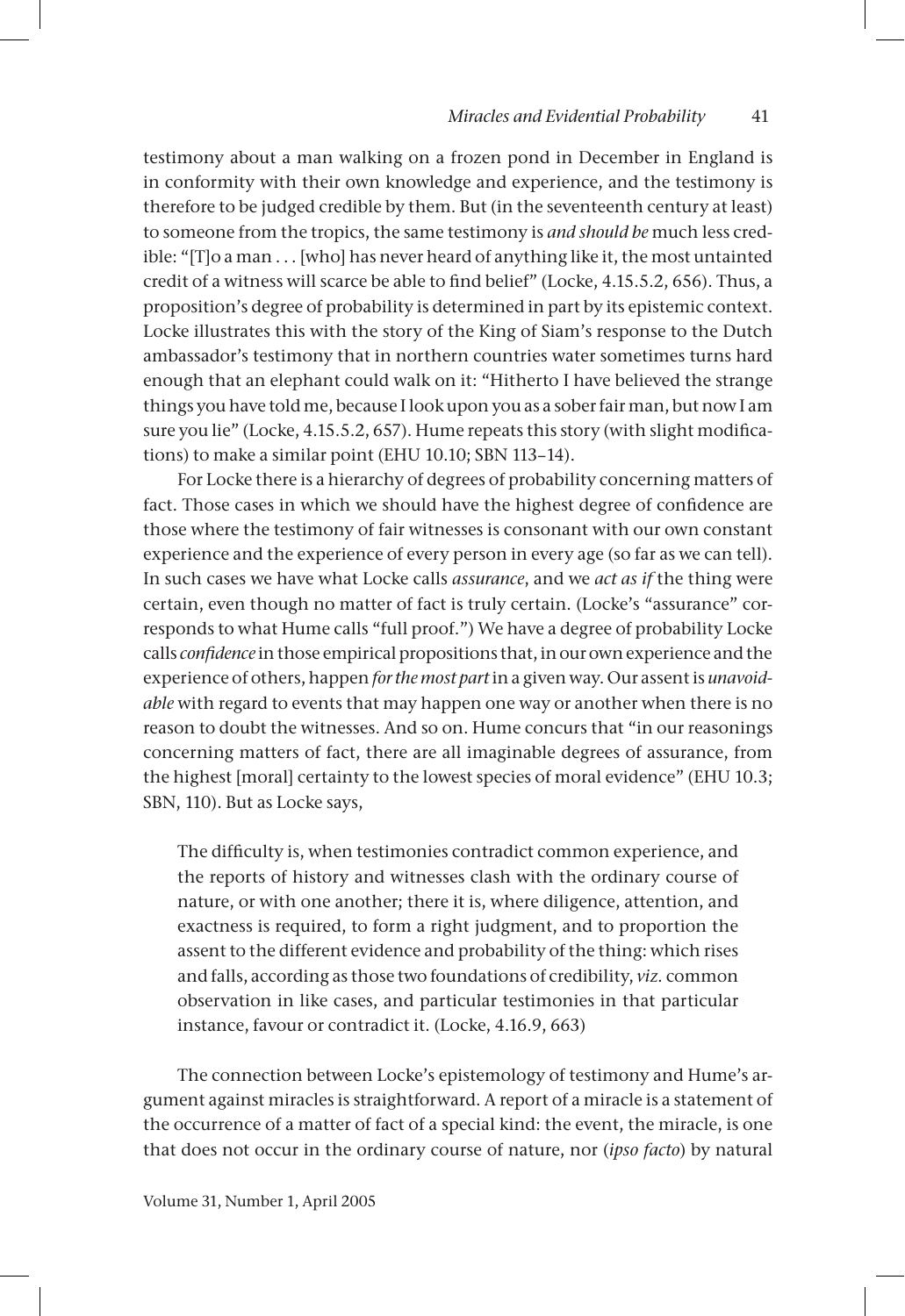causes. Hume's basic question is: *Can there ever be sufficient warrant for believing that a miracle in this sense has actually occurred?* His answer is that, *because of the nature of the case, there cannot ever be such warrant*. 13 No testimony is sufficient to warrant belief that a miracle has actually occurred (EHU 10.12–13; SBN 114–16) because the experience on which a given law of nature is founded is extensive and exceptionless, but the testimony to a miracle is singular and can be wrong through misperception, mistransmission, or deception. Thus, whenever a "wise" person weighs the evidence regarding any report of a miracle, she will judge the weight of evidence against the miracle to be (much) greater than the evidence for it.

The depth and breadth of the exceptionless regularity of past experience ("a firm and unalterable experience") gives the strongest kind of warrant possible to the belief that the law will continue to hold in the future. It is not that the evidence demonstrates with certainty that the law is true, just that no empirical claim can possibly have stronger evidence than the evidence we have for those things we call laws of nature. The evidence offered in opposition to the exceptionless regularity is testimony. Testimony is normally reliable but is also fallible; it is known to be problematic when unusual events are being reported; and it is especially suspect in cases of reports of miracles because of the likelihood of deception or misperception. Thus the weight of evidence derived from testimony about a purported exception to a law of nature in fact will never come close to the weight of evidence from experience that the law is indeed regular.

Hume says that humankind's experience of the laws of nature is "firm, unalterable and uniform." At least to many commentators, this seems to beg the question against experiences that observers take to involve exceptions to laws of nature. Fosl argues that "in fact [Hume's] argument works just as well with weaker, more guarded claims. Indeed, an argument which relies only upon weaker (that is, more limited) premises is a stronger argument":<sup>14</sup> it would be enough to say that the evidence for the laws of nature is the strongest, *most* uniform evidence available, and that it establishes "paradigmatically firm" regularities of nature—our experience need not be exceptionless. If the evidence for laws is the paradigmatically best evidence we have, the evidence for a miracle can at best equal it, in which case the competing evidence (for and against the uniformity of the law in question) will balance off, which "must properly only lead us to the *suspension* of judgment on the issue."15 In defense of Hume's stronger claim, note that for the vast majority of laws of nature we *do* have exceptionless experience—the law of the solubility of sugar, for example, has never been violated.

The very exceptionlessness of regularities of past experience such as are embodied in the law of gravity is what prompts the overwhelmingly strong impulse to believe in the future applicability of the law. A subsequent singular occurrence, positive or negative, affects one's overall confidence very little. Contrary to what some commentators have claimed, however, it is neither a consequence nor an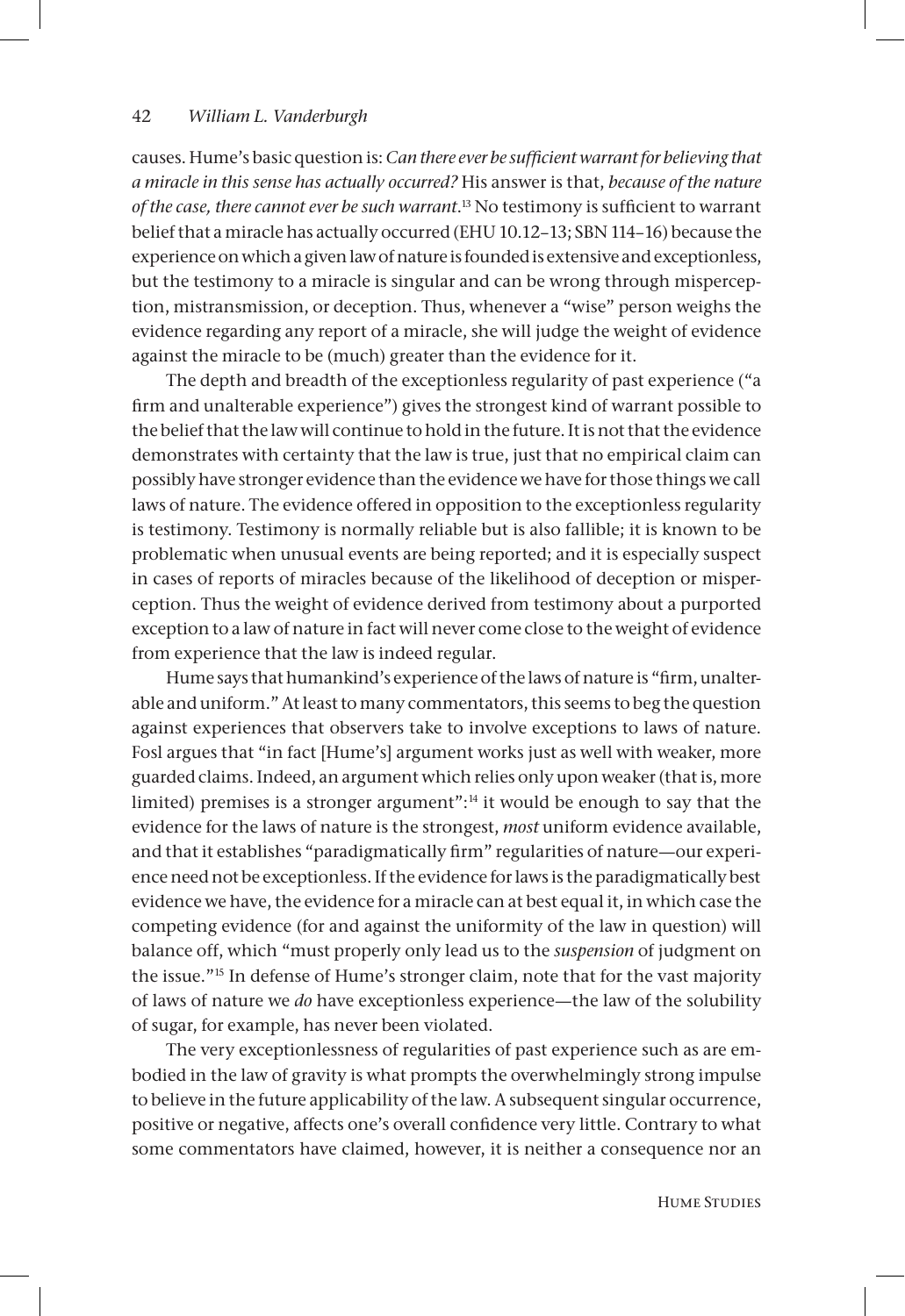#### *Miracles and Evidential Probability* 43

assumption of Hume's position that one can *never* have a rational belief in a truly singular event, though he does think it extremely unlikely in fact that sufficient evidence could be established. So long as the singular event in question does not appear to *contradict* any law of nature of which we are aware, one could potentially have a rational belief that it occurred. In such cases the degree of belief that results will depend for a "wise" person on the kind and strength of the available evidence. Also, some events that at first seem contrary to nature will be found upon further investigation to be in conformity with laws that were previously unknown; once these new laws become known, it becomes rational to believe that those events occurred. All this is as it should be: The issue with regard to miracles is not what sorts of events *are* actual or possible, but rather what events it is rational to *believe* to be actual.

Hume's imagined example of eight days of continual darkness about which there is agreeing testimony from learned observers and careful historians the world over (EHU 10.36; SBN 127–8) illustrates that Hume does not rule out the possibility of rational belief in the occurrence of singular events that appear to be contrary to the order of nature. Even there, though, Hume thinks that the correct approach will be to look for previously unknown laws or ordinary but unknown conditions that produced the event without there having been a violation of the laws of nature (a volcanic dust cloud, a rogue planet that passes through our solar system and temporarily blocks the Sun's light, etc.).<sup>16</sup> Hume is quite sure, moreover, that even if we had evidence sufficient for rational belief in the occurrence of a truly singular event, we would nevertheless never (in fact) have sufficient evidence for its supernatural origin. Thus, attempting to ground religious hypotheses in miracles will not succeed.

Earman's example of the simultaneous cloud formations that spell out, "Believe in Emuh and you will have everlasting life," over every nation of the Earth in the language of that nation (Earman, 11), is supposed to be an example of an extraordinary event that would (Earman thinks) give grounds for rational belief in the religious hypothesis written in the clouds. Of course, this event need not be a miracle. It might happen that the deity has arranged the laws and initial conditions of wind and weather in such a way that on a certain day the cloud formations in question come about naturally. In that case, there might be grounds for a design argument. Whether the design inference is adequately warranted will depend on the evidence that the event was not simply a freak of nature (a product of coincidence rather than design), or that it was not produced as an elaborate hoax (perpetrated, perhaps, by frat boys from outer space).

Hume concludes that given what we know, including facts about the reliability of human perception and testimony, in all past cases and likely in all future cases as well, the balance of evidence has led and will lead wise people to infer that any purported violation of the laws of nature is really an instance of deception,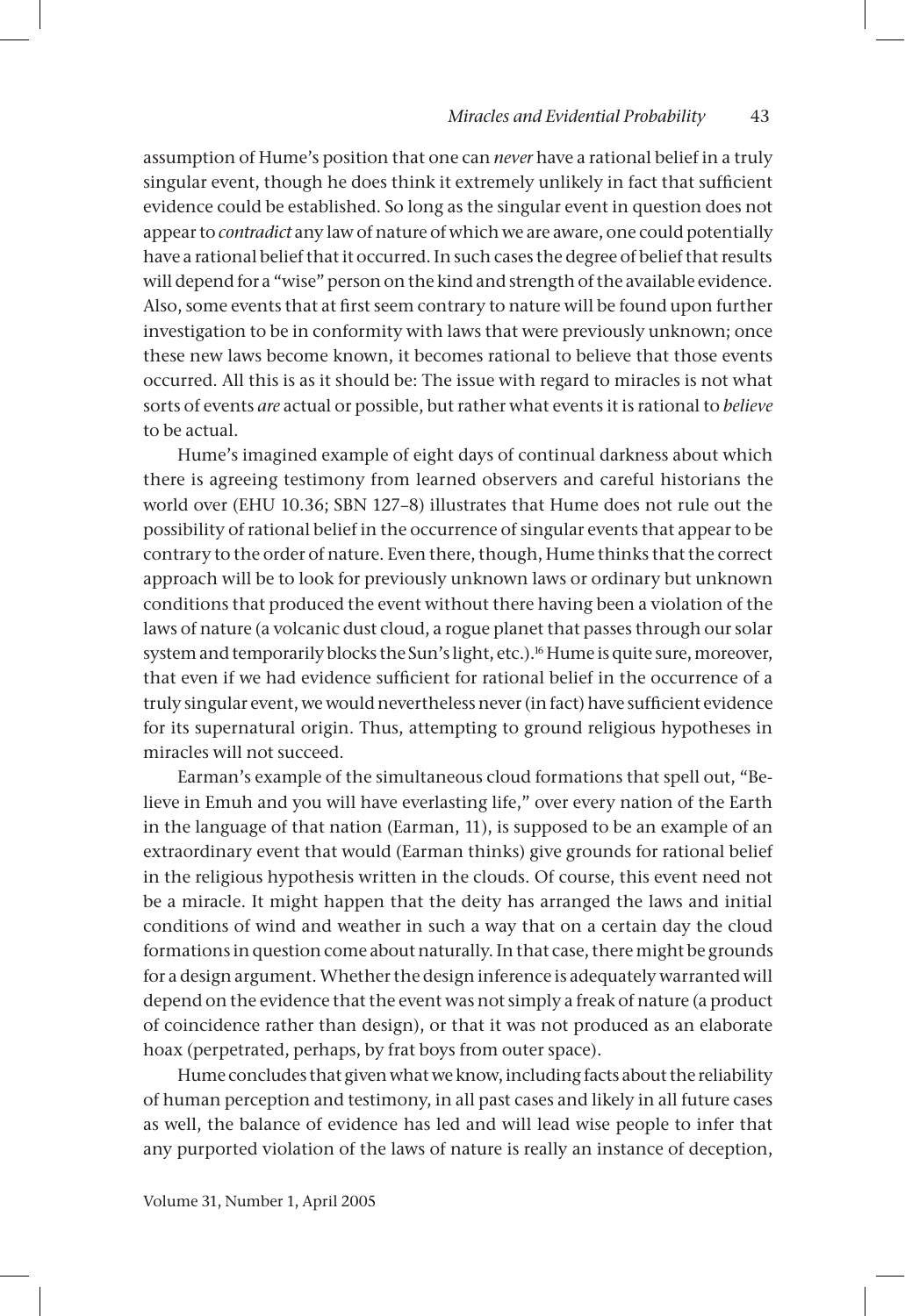misperception, or mistransmission. In order for testimony to justify belief that a miracle has actually occurred, the falsity of the testimony must be more unlikely than the occurrence of the event itself. As Hume puts it, "no testimony is sufficient to establish a miracle, unless the testimony be of such a kind, that its falsehood would be more miraculous, than the fact, which it endeavours to establish" (EHU 10.13; SBN 115–16). Note that this is an outcome rather than an assumption of Hume's analysis. Imagine a case, says Hume (EHU 10.37; SBN 128), where it is reported that Queen Elizabeth is dead, but then a month later she is found alive and resumes the throne. It would be *much* more likely that some misperception or deception had occurred than that Elizabeth had risen from the dead, even if the falsehood of the testimony to her death is unlikely because it would require a huge conspiracy. The whole history of humanity agrees that there is no cure for death. Moreover, there is good reason to think that it is not only possible but even fairly common for people to be misled or to mislead with regard to this kind of claim: "the knavery and folly of men are such common phaenomena, that I should rather believe the most extraordinary events to arise from their concurrence, than admit of so signal a violation of the laws of nature" (EHU 10.37; SBN 128).

All of this said, Hume would still grant the possibility that in some particular case an ancient witness had accurately reported the actual occurrence of a miracle and that the chain of transmission from them to us happened to be entirely uncorrupted. Hume can accommodate this because he is really arguing against believing in miracles rather than against the possibility of miracles occurring. Hume's argument depends on the fact that in any given instance it cannot be known in advance that the testimony was good (that the event was accurately described and the transmission of the report uncorrupted). Whether or not the testimony is good is precisely what needs to be judged, and Hume says we judge it on the basis of the available evidence and our background knowledge, including our knowledge of the vagaries of human psychology and our common experience with other instances of testimony.

The idea that a miracle report is credible only when it would be more improbable for the testimony to be false than it would be for the law to be violated is something Hume calls a "general maxim." A maxim is neither a necessary principle nor a certain truth, but rather a methodological rule to be followed in the absence of an adequate reason to think that it does not apply. Here, the maxim is a rule for reasoning about conflicting evidence claims: Barring adequate reasons to trust some particular testimony to a purported miracle, one should withhold assent from purported miracles.

This maxim has a second part: A miracle is credible just in case the falsehood of the testimony is more improbable than the event it describes, and "even in that case, there is a mutual destruction of arguments, and the superior only gives us an assurance suitable to that degree of force, which remains, after deducting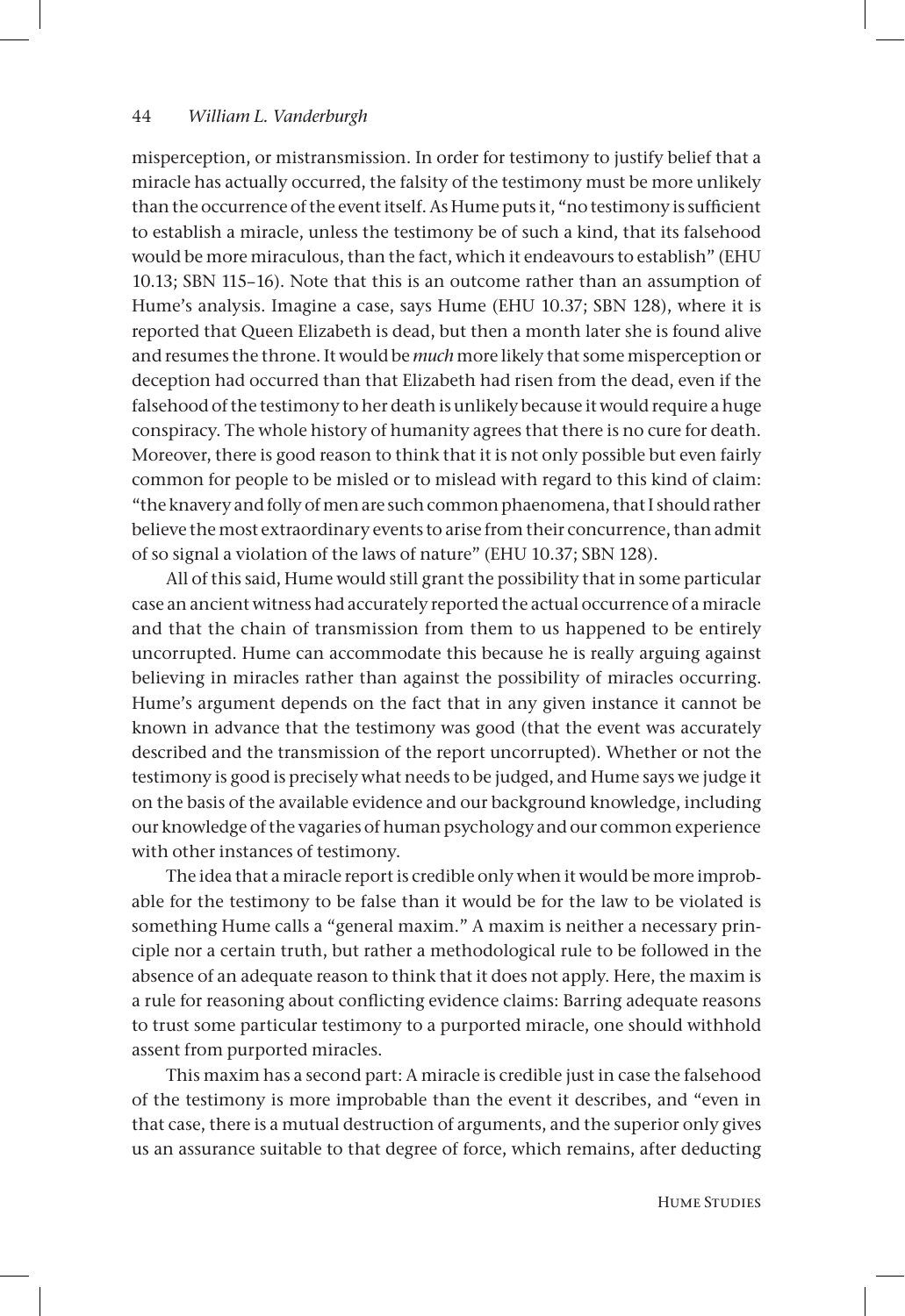the inferior" (EHU 10.13; SBN 116). Hume's point here is that if one judges that the falsehood of the testimony is more unlikely than the falsehood of the event, even in that case one must still compare the probabilities on each side. The extent to which the falsehood of the testimony is probable is to be "deducted" from the probability that there was a law violation. The difference is the degree of assent to be attached to the miracle; since the probability of the non-violation of a law is extremely high, the probability of the truth of the testimony will have to be very high as well (in fact slightly higher), and the difference between the two, which establishes the degree of probability we should attach to the miracle's occurrence, will thus be very small. (Consider the analogous case of a criminal trial in which there is one highly reliable witness against three agreeing but individually less reliable witnesses. The jury must weigh the probabilities to come to a decision. The decision's degree of certainty will not be very high, because the competing testimonies partly cancel each other out.)

Earman calls this second part of the maxim Hume's "diminution principle," and it comes in for serious criticism on Bayesian grounds. In fact, the second part of Hume's maxim regarding miracles has long been a cause of concern, because it seems that Hume is double counting (cf. Earman, 43). The degree to which one should believe that the next roll of a die will come up six is not calculated by subtracting the probability that the event will not occur from the probability that it will occur:  $5/6 - 1/6 = 4/6$  against, or  $2/6$  in favor. Clearly the correct degree of belief is 1/6 in favor. Coleman offers a resolution of this sort of apparent difficulty. In effect, she argues that this simple mathematical example and Earman's more complex Bayesian ones are not appropriately analogous to Hume's reasoning about evidential probability. I say more below about the principles behind Coleman's defense of Hume's diminution principle. But first I turn to some of Earman's other mischaracterizations of Hume.

#### 3. Earman's Misreadings of Hume

One of Earman's themes (see especially 9–26 and 29–32) is that Hume's theory of induction is flawed and is a source of error in Hume's argument against miracles. It is true that Hume's argument depends on his theory of the inductive generation of universal empirical beliefs. And Hume's theory of induction is admittedly imperfect—it is, if nothing else, based on an untenable theory of ideas. Nevertheless, I contend that Earman's attack on Hume fails, and that it fails because he misunderstands key elements of Hume's epistemology. There may well be problems with Hume's argument against miracles, but they are not the ones Earman identifies.

Earman claims that Hume's argument is an example of the kind of over-reaching that gives philosophy a bad name (Earman, 3). He compares Hume's maxim against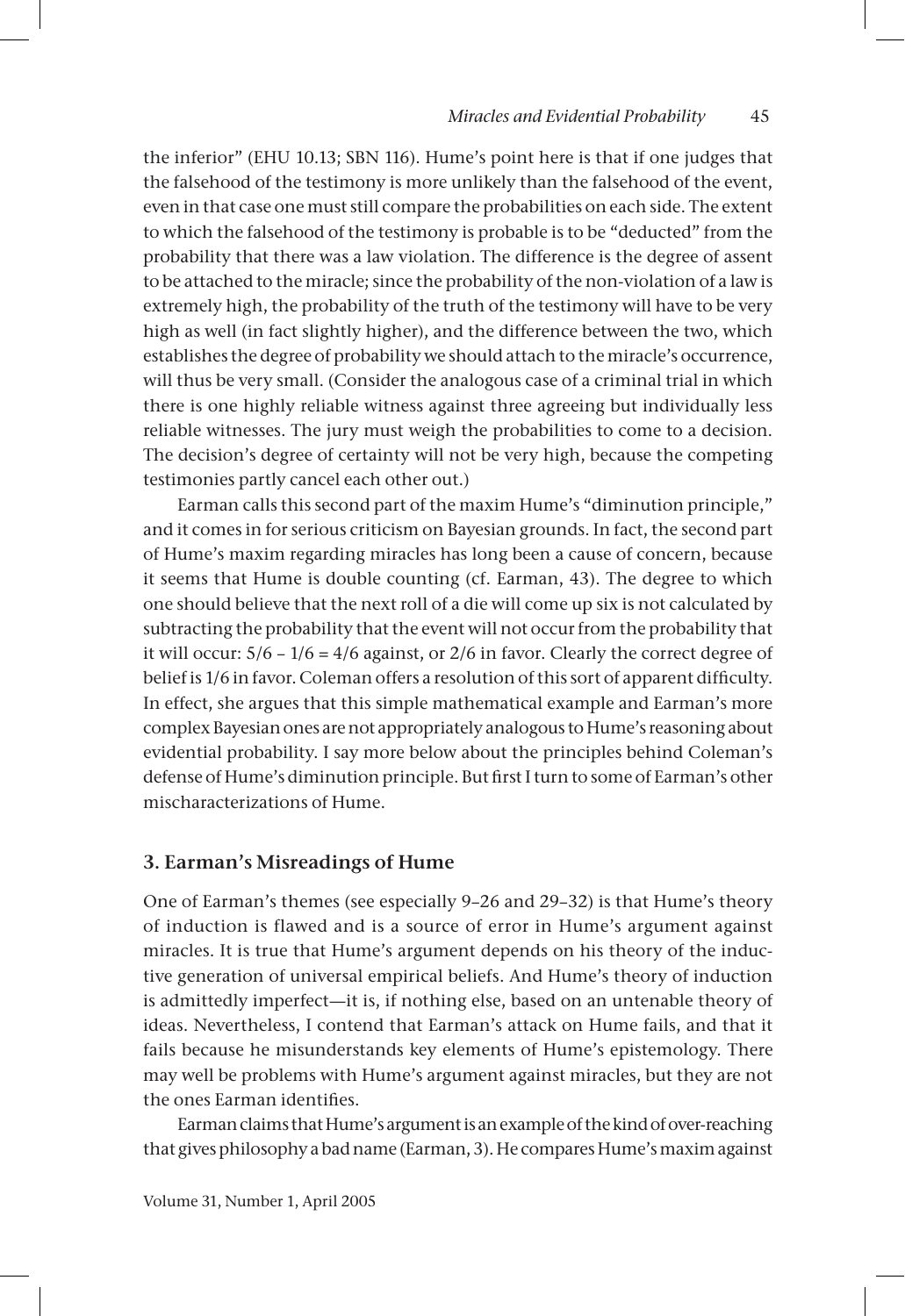belief in miracles to the Logical Positivists' "demarcation criterion" for distinguishing science from pseudo-science. The history of attempts to devise demarcation criteria is a history of failure too extensive to survey here. Suffice it to say that today philosophers of science agree that the best way to validate knowledge claims is on a case-by-case basis, rather than by trying to impose a single universal standard; Earman (3–4) concurs.

If Hume's maxim regarding miracles were a demarcation criterion, Earman would be right to be suspicious of it. But interpreting Hume's maxim as a demarcation criterion is a mistake. Earman supposes that Hume is offering an argument against the *possibility* of miracles: Earman takes it that for Hume the probability that a miracle has occurred is "flatly zero" (Earman, 13 and 23, *et passim*). In the framework of mathematical probability that Earman employs as the basis for his critique,  $Pr(p) = 0$  means that *p* is a logically false proposition—and, thus, not-*p* is logically necessary. Above I mentioned that it is a mistake to read Hume as asserting that the non-occurrence of miracles is logically necessary: whether or not a miracle has occurred is a question regarding matters of fact. An even stronger reason to think that Earman is mistaken on this point is that the whole structure of Hume's argument against miracles is *a posteriori* (and hence cannot arrive at logically necessary propositions). Hume argues that *as a matter of fact*, and *given what we know* about human psychology and the facts of history—especially what we know about bogus miracle claims, the credulity of religious believers, and how humans come to know laws of nature—there has never been and very probably never will be an instance in which the probability that a miracle has occurred is greater than the probability that the reporter is mistaken, has been deceived or is a deceiver.

Hume's argument against miracles does not depend on, nor does it result in, a demarcation criterion. Rather, Hume is making a general *a posteriori* judgment about the facts of experience that are relevant to specific judgments about purported singular occurrences. These facts are so well-established that we need not perform a detailed analysis in every case. This is consistent with common sense and good epistemic practice.<sup>17</sup> Given this, a great many of Earman's criticisms are moot, based as they are on thinking that for Hume the probability that a miracle has actually occurred is always flatly zero.

It is true that Hume did less than he might have done to establish that *every* case of a miracle report involves mistakes or deceptions, but it is enough for Hume's purposes that reasonable people will be able to furnish particular evidence from their own experiences to make the general claim plausible for themselves. In the same way that no reasonable person today puts enough stock in claims about UFOs to demand an extremely detailed assessment of the evidence in every individual case, reports of miracles can be dismissed without detailed individual analyses. It is a moral certainty, given what we know, that these types of events do not occur.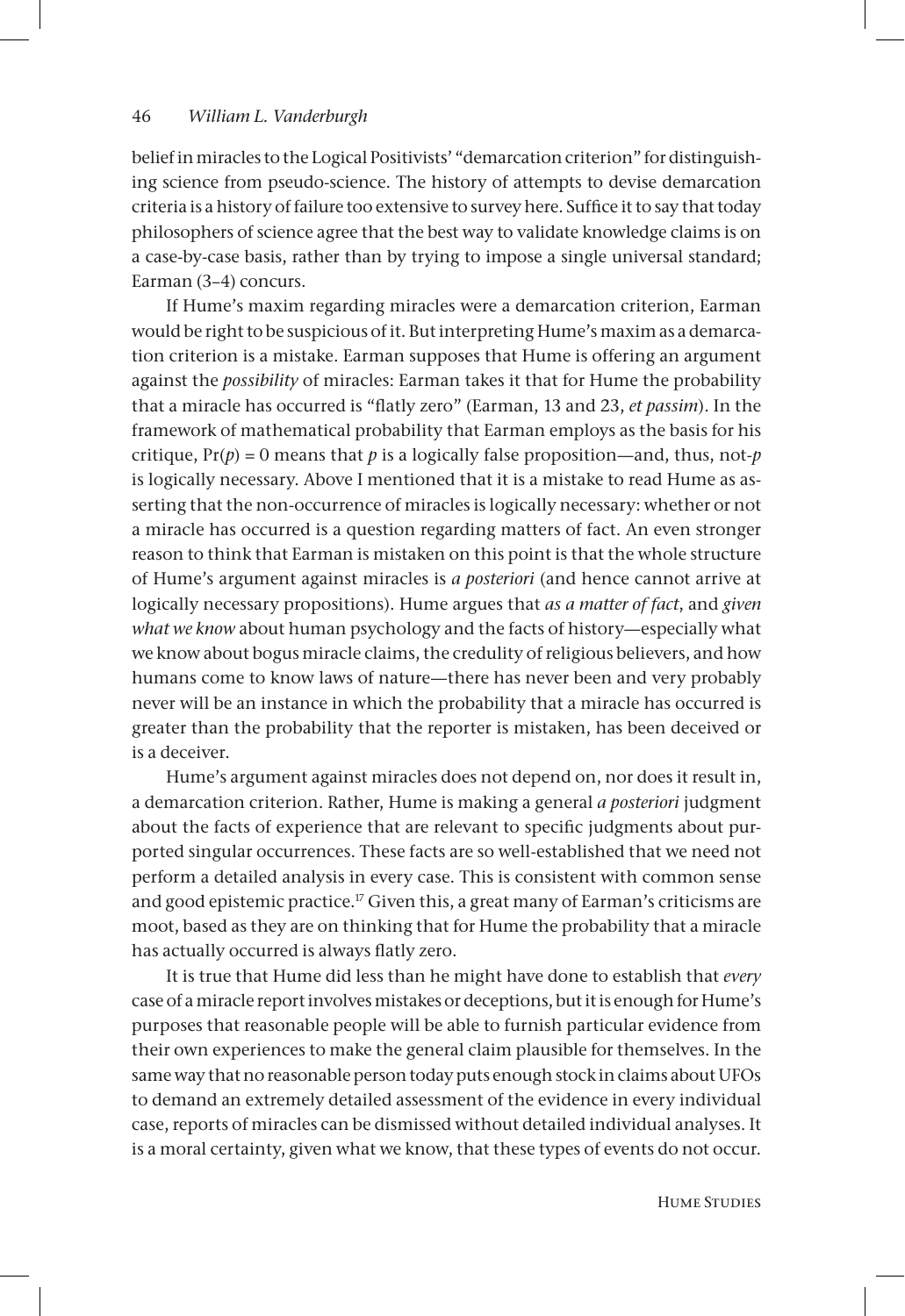This kind of judgment could be mistaken—moral certainty is not certainty, after all—but the burden of proof is on those who wish to establish that a miracle (or even a marvel) has occurred. Given the nature and extent of the evidence for the laws of nature, this is a heavy burden indeed.

Earman misses Hume's drift, too, when he gives a long discussion of results in Bayesian probability theory to show that testimony or other evidence could potentially supply warrant adequate for rational belief in the occurrence of a miracle. Earman relies here on assumptions Hume would grant hypothetically but would utterly reject in the analysis of actual cases. For example, Earman's proof that the testimony of multiple witnesses could raise the probability of the occurrence of a miracle above the threshold for reasonable belief (Earman, 53–9) depends on the assumption that all the witnesses are honest and have correctly perceived the event in question! It is possible, Hume would say, that this condition is sometimes satisfied. But given our background knowledge it is a practical certainty that we will never have adequate grounds to believe that this condition is satisfied in any particular case.

Earman's attack on Hume depends on taking the threshold for reasonable belief in some proposition to be that there is a greater than 50 percent chance that it is true (Earman, 41, *et passim*). Since Hume speaks constantly of probabilities but never in numerical terms, it is difficult to say what Hume would take as the numerical threshold reasonable belief. As discussed below, this is something Hume likely would not be willing to specify at all. But of one thing I am quite sure, namely, that the threshold for reasonable belief would depend on the knowledge claim in question: the more extraordinary the claim, the more extraordinary the evidence required to make believing it reasonable. And even *ordinary* beliefs Hume would not think of as adequately warranted if there were a 49 percent chance of them being false. This is in the range where a good skeptic should suspend judgment, since both the assertion and its denial are nearly equally likely.

Earman attributes the naïve "straight rule" of induction to Hume: "If n As have been examined, all of which are found to be Bs, then if n is sufficiently large, the probability that all As are Bs is 1" (Earman, 23). The textual evidence Earman cites to support the claim that Hume advocates the straight rule of induction is slight at best—he quotes four passages from the *Enquiry*, 18 none of which imply the straight rule when Hume's epistemology is properly understood.

The text Earman cites that most strongly suggests the straight rule is this: "[I]t seems evident, that, when we transfer the past to the future, in order to determine the effect, which will result from any cause, we transfer all the different events, in the same proportion as they have appeared in the past" (EHU 6.4; SBN 58; quoted in Earman, 81). But what Hume means by this is just that, through the habits of thought involved in constructing laws, we form an expectation that the proportion of future effects resulting from present causes will resemble the proportion of those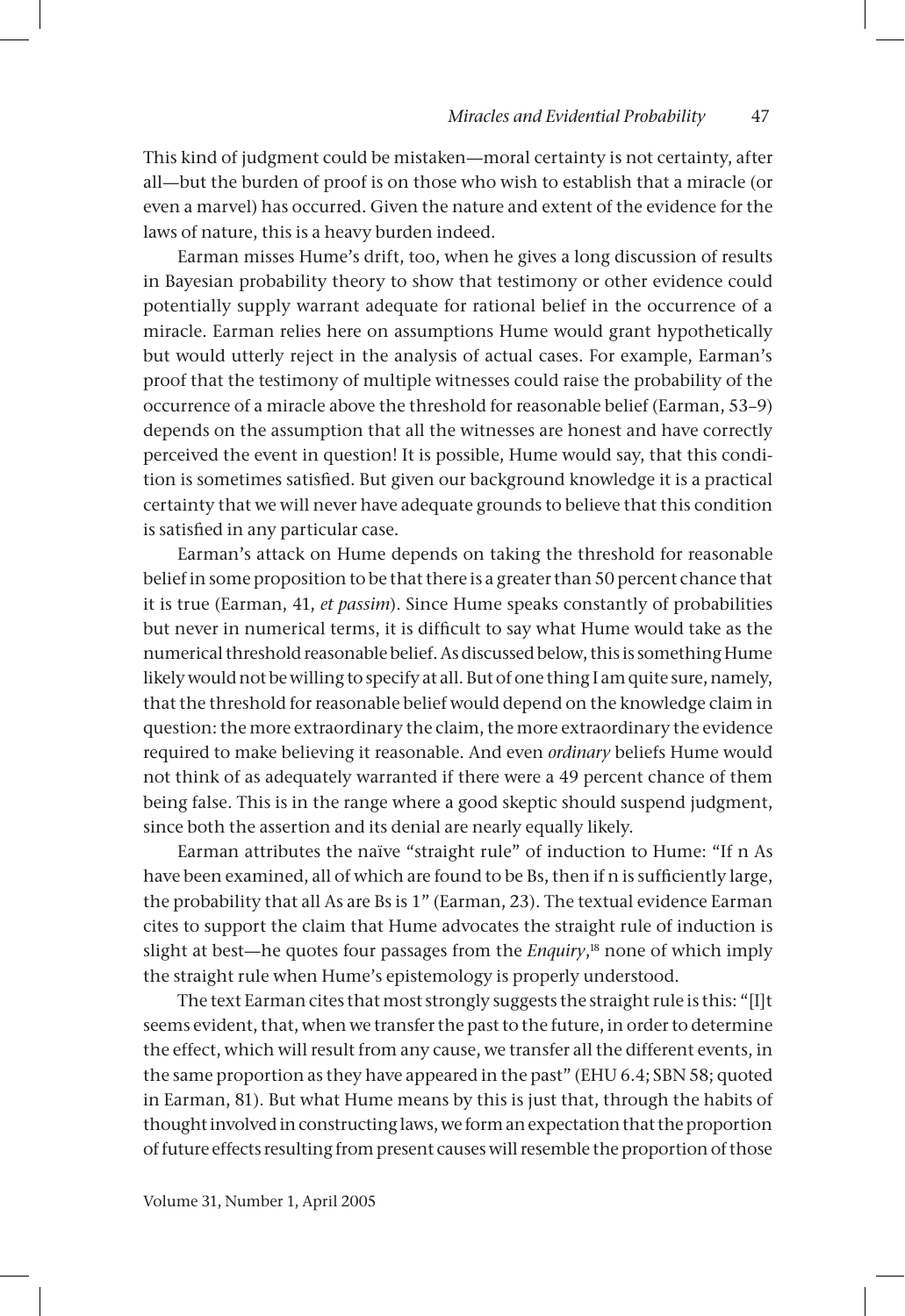effects that followed similar causes in the past. The strength of this expectation depends on our past experience: the more extensive and the more regular it is, the stronger the belief that the resemblance between past and future events will hold up. But even in the case of a very extensive and perfectly exceptionless regularity in past experience, Hume does not think the probability is 1 that the future will resemble the past. He admits, for example, that it is possible that the sun will not rise tomorrow (EHU 4.2; SBN 25–6), and that bread will not be nourishing the next time we eat it (EHU 4.16; SBN 34). For Hume no amount of past experience could make it that "the probability that all As are Bs is 1."19

The mistaken view that Hume adopts the straight rule leads Earman (23) to claim that

Hume is saying that when experience is uniform—when sufficiently many As have been examined and all have been found to be Bs—then we have a "proof" that all As are Bs. . . . Proofs are defined as "such arguments from experience that leave no room for doubt or opposition." In the probabilistic language I will adopt . . . this seems to imply that when experience provides a proof, the conditional probability of the conclusion, given the evidence of experience, is 1.

This gets Hume wrong in a fundamental sense: matters of fact can never be certain; moreover, since induction is fallible, Hume would never have intended to suggest that even a very large number of uniform observations produces a probability of 1. This is true even for the exceptionless regularities upon which laws are founded. When Hume says "no room for doubt" here, he means that we have a strong psychological tendency to expect that the contrary will not occur. There are no *grounds* for doubt (an epistemic claim), but this is not the same as saying that the contrary is impossible (a logical claim).

Earman's misinterpretation of Hume on this point leads to other problems. One example is Earman's summary of the structure of Hume's argument regarding miracles:

So here in a nutshell is Hume's first argument against miracles. A (Hume) miracle is a violation of a presumptive law of nature. By Hume's straight rule of induction, experience confers a probability of 1 on a presumptive law. Hence, the probability of a miracle is flatly zero. Very simple. And very crude. (Earman, 23)

This is indeed simple and crude. And that is a good reason, I take it, for thinking that someone of Hume's acumen and sophistication would offer no such argument. In large measure, it seems to me, Earman's mischaracterizations of Hume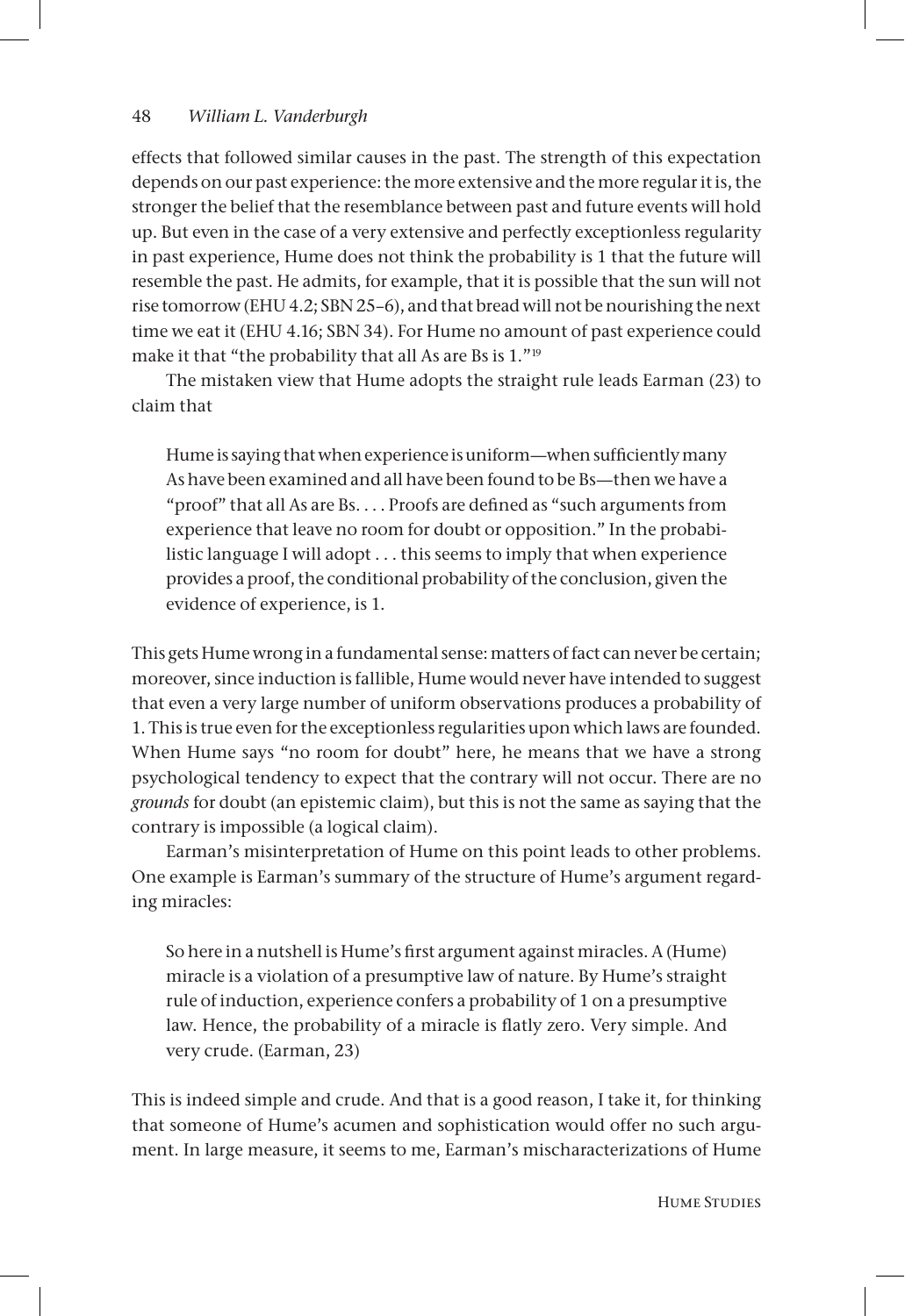are based on not understanding that "proof" is for Hume a probabilistic category. There are also some deep differences between Hume and Earman on the nature of probability itself, to which I now turn.

## 4. Coleman: Hume as Non-Pascalian.

Dorothy Coleman<sup>20</sup> defends Hume's diminution principle, the idea that even in the case of reliable testimony regarding a miracle, when the testimony is compared to the experience of an otherwise exceptionless law of nature, there is "a mutual destruction of arguments, and the superior only gives us an assurance suitable to that degree of force, which remains, after deducting the inferior" (EHU 10.13; SBN 116). While conceding that the diminution principle is inconsistent with mathematical probability theory (as Earman, 49–53, shows), Coleman argues that Hume can evade Earman's critique because Hume's theory of evidential probability has an entirely different structure and basis than that of mathematical probability. Following L. Jonathan Cohen,<sup>21</sup> Coleman categorizes Hume as a "Baconian" rather than a "Pascalian" about evidential probability:

[W]hat all conceptions of probability have in common is that they provide different criteria for grading degrees of *provability*, and that degrees of provability allow for two kinds of scales. Pascalian scales take the lower extreme of probability to be disprovability or logical impossibility; the Baconian scale takes the lower extreme to be only non-provability or lack of proof.<sup>22</sup>

This understanding of Hume is certainly consistent with his remarks on evidential probability. Often, Hume is concerned with probability when he is evaluating the bases for various empirical beliefs; in those contexts a scale running from "not proved" through "proved" is exactly what is needed, especially for a skeptic like Hume.

The mathematical theory of probability originated with Blaise Pascal, who in 1654 exchanged a series of letters with Fermat addressing the question, "If one agrees to throw a certain number on a die in a given number of throws, does one have the advantage?" Cohen claims that "We must apparently look to David Hume . . . for the first explicit recognition by one of Bacon's admirers that there is an important kind of probability which does not fit into the framework afforded by the calculus of chance."23 He argues that there is "a long line of philosophical or methodological reflections about such a probability, stretching at least from the seventeenth into the nineteenth century."24 This approach is present, for example, in the philosophies of science of J. S. Mill and J. W. Herschel, and in the legal theory of James Glassford, a nineteenth century Scot.

Volume 31, Number 1, April 2005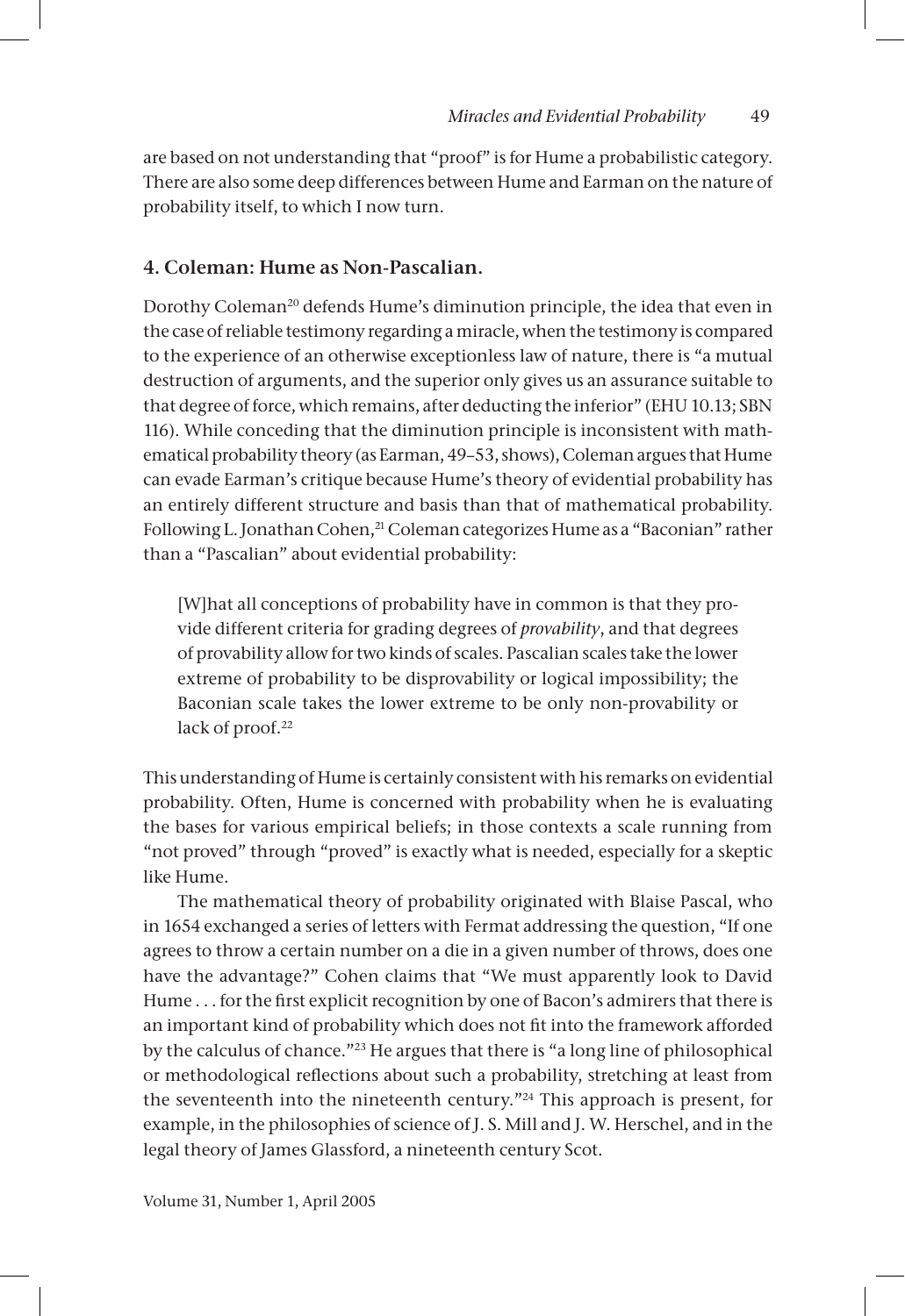Cohen's basic claim seems right, but there is something odd about the details. Hume was, after all, largely echoing Locke's view of probability, so Hume is not the first writer after Bacon to hold that theory of probability. And if Hume was the first to *explicitly* distinguish the two conceptions of probability, he did so in a way that has been missed by most of his readers. In fact, as I show below, the "Baconian" approach to probability predates Bacon by centuries.

Coleman's defense of Hume's diminution principle is a good one unless there are definitive arguments against the non-Pascalian conception of degrees of proof. This is an issue I cannot conclusively resolve here, but I claim that the non-Pascalian approach is at the very least plausible for the kinds of cases Hume is considering. In what follows I support this claim in two ways. In section 5, I show that Hume's approach is consistent with a long tradition of thinking about evidential probability, a tradition that is plausible in its own right. In section 6, I argue that the non-Pascalian approach is not ruled out by the "Dutch book" argument, which various authors use to show that one *must* reason about probability in Pascalian terms.

# 5. The History of the Non-Pascalian Approach to Evidential Probability.

Franklin discusses evidential probability from its roots in ancient Greek and especially Roman thought, through the medieval period and up to the seventeenth century. Franklin begins with a standard distinction between two categories of probability. The first is "factual," "stochastic," or "aleatory" probability; it has to do with chance set-ups (such as rolling dice) that produce characteristic random sequences. The second is "logical," "epistemic," or "evidential" probability, the theory of the relation of partial support between propositions (a.k.a. non-deductive logic).<sup>25</sup> Franklin shows that the two kinds of probability have been treated separately throughout almost the whole of the history of thought. Moreover,

while the probability of outcomes with dice throws is essentially numerical, and advances in understanding are measured by the ability to calculate the right answers, it is otherwise with logical probability. Even now, the degree to which evidence supports hypotheses in law or science is not usually quantified, and it is debated whether it is quantifiable even in principle. (Franklin, xi)

Bayesianism assumes that both factual and epistemic probabilities are to be treated in the same way: numerically. Earman's attack therefore turns, in effect, on accusing Hume of not treating the evidence for miracles in the same terms as dice throws are treated. Given that the debate over the nature of probability is not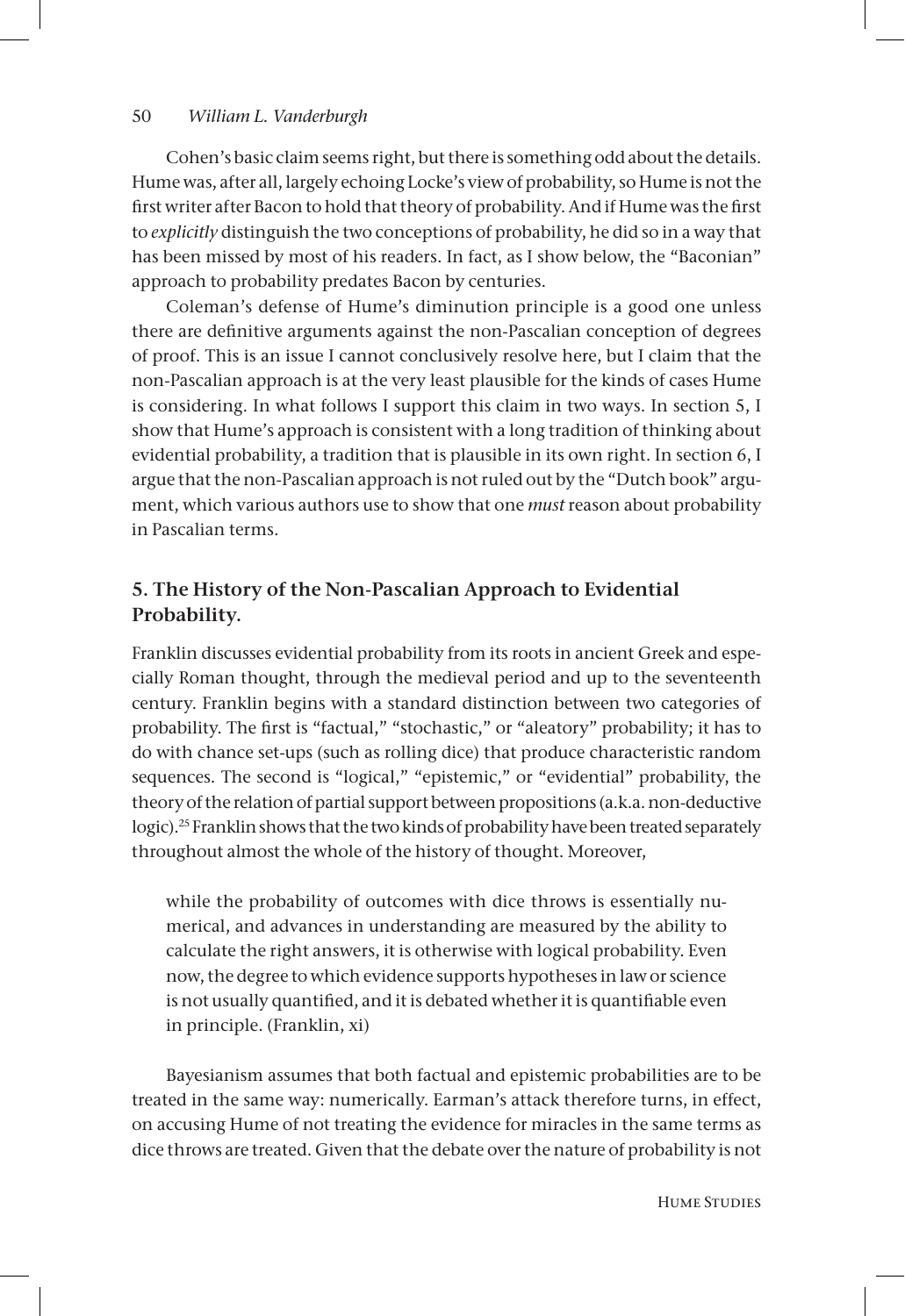settled, and that history sides with Hume in treating factual and epistemic probabilities differently, Earman's contention that "Of Miracles" is an *abject* failure is clearly far too strong.

Ancient and medieval thinking about probability is mostly in the context of the law where, naturally, there is a concern about what kinds of evidence establish what kinds of facts with what degree of assurance. The Talmud and Roman law are similar with respect to rules of proof, especially on the question of witnesses and in the fact that a high standard of proof is required. This latter point is related to the fact that it is morally worse to convict the innocent than to acquit the guilty. Because of this, in turn, "The fundamental rule in Roman law, and since, [is] that 'proof is incumbent on the party who affirms a fact, not on him who denies it'" (Franklin, 7, quoting the Roman *Corpus of Civil Law*).

Members of the first generation of medieval commentators on the *Digest* of ancient Roman law (re-discovered in Pavia about 1050 C.E.) are known as "Glossators"; modern law descends from the Glossators in an unbroken tradition (Franklin, 16). The Glossators initiated the development of thinking in terms of (non-numerical) *grades* of probability when they invented the concept of "half proof." In ancient and medieval law, two witnesses or a notarized document were normally required for "full proof," that is, proof sufficient for conviction. The Glossators' innovation was to come up with a way to deal with the fact that a single witness, or a private document, is not entirely worthless even though it is still less than full proof. The Glossators proposed that two half proofs added together would be sufficient for conviction although one alone would not be. Franklin (12) writes,

The resulting theory is a coherent one. It is not numerical, and there is no reason to think it would have been improved if it had been numerical. On the contrary, since modern (English) law has a similar theory, and insists on keeping it non-numerical, there is every reason to believe the medievals were correct in avoiding numbers.26

According to Franklin, during the Renaissance there was almost no development in legal theory, but there was widespread familiarity with medieval concepts of evidence and probability, including non-numerical grades of proof. These concepts were promulgated by two standard texts on legal evidence, by Menochio and Mascardi respectively.<sup>27</sup> Menochio held that innovations in law, particularly attempts to invent new *kinds* of evidence, are generally a sign of fraud (Franklin, 45). It is worth noting that the treatment of presumptions in Scots law is based on Menochio (Franklin, 44): Hume was no doubt familiar with this, and it would be a short step to the position that claims about violations of laws of nature are also likely to be frauds, even independent of the fact that fraud is known to be common with regard to purported miracles. At the very least, Hume's treatment of miracles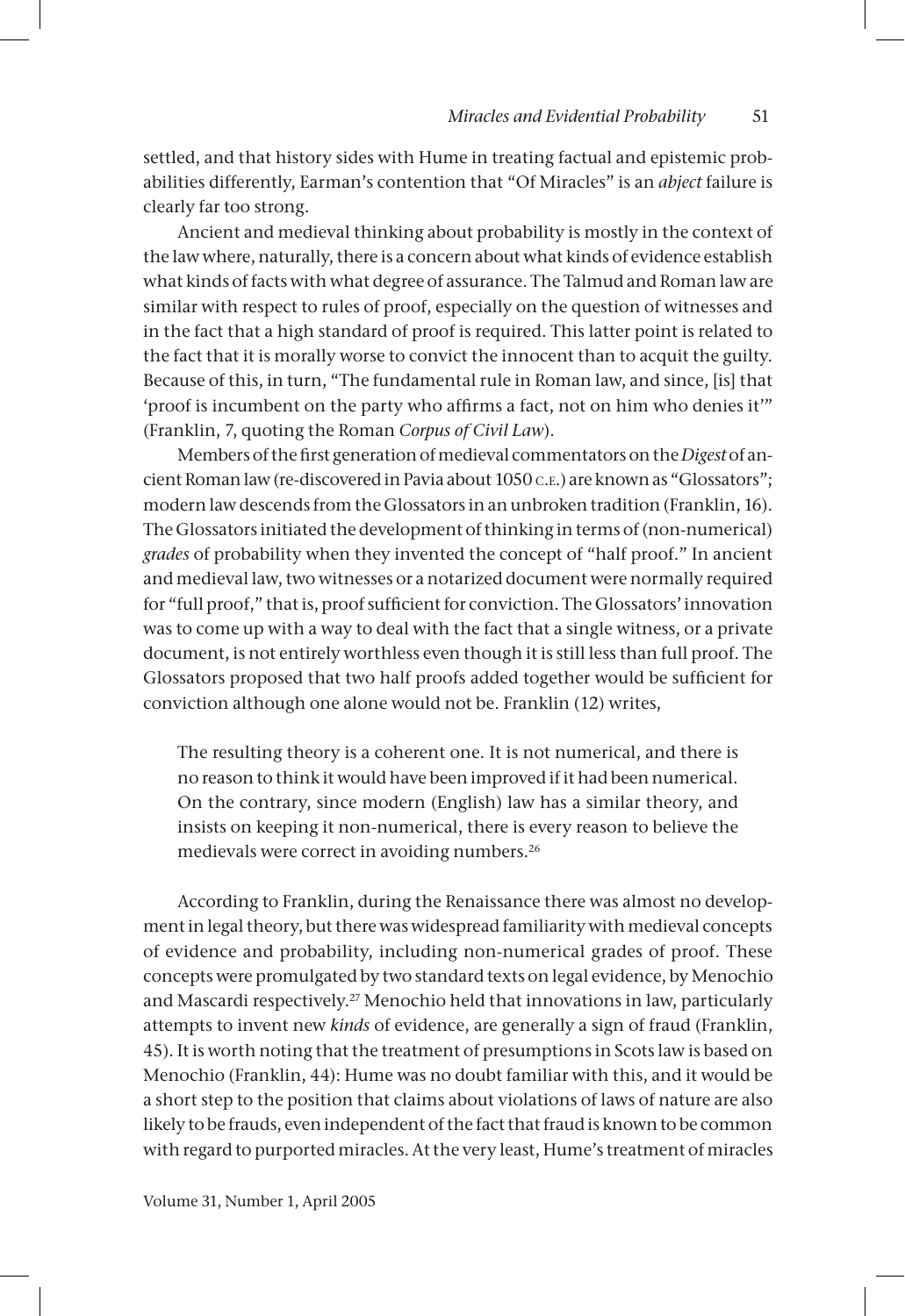is consistent with a long and careful tradition regarding evidential probability, one still current in Hume's time. If that tradition is incorrect, it is certainly misguided to lay the blame at Hume's feet.

Whatever we should say about its direct influence on Hume specifically, it is true that legal theory had a huge impact on thinking about evidential probability generally. Franklin (350) points out that in the medieval and early modern periods, the law was

a model for reasoning in all those areas [including medicine, philosophy, business, politics, and so on] in which there is necessarily a balancing of opinions. This helps explain why the originators of mathematical probability were all either professional lawyers (Fermat, Huygens, de Witt, Leibniz) or at least the sons of lawyers (Cardano, Pascal).

And, since Bacon was a lawyer, the fact that his account of evidential probability in science mirrors the treatment of evidence in the law is no surprise once the connections have been laid out. Note that even today legal concepts such as "proof beyond reasonable doubt" (first appearing in English law around 1770) are not treated numerically (Franklin 366).<sup>28</sup>

#### 6. Hume and the Bayesians.

This much shows that Hume's non-mathematical approach to evidential probability is consistent with a long and laudable tradition. But history aside, Hume's approach to evidential probability may even be correct. Certainly, the non-mathematical approach is still commonly agreed to be appropriate in many kinds of situations. As Franklin (131) emphasizes, it is very unusual in law, science, and ordinary life to treat probability numerically: "The big bang theory of the universe is much more probable, on present evidence, than the steady-state theory. But it is a rare scientist who can be found to say exactly how much more probable—or even approximately how much." Part of Franklin's thesis is that the historical scarcity of numerical treatments of probability is not a sign of the underdevelopment of probability theory before Pascal, nor even a sign of the difficulty of applying numerical probability in practical situations. Rather, it is due to the fact that in many situations the numerical approach is simply inappropriate.

Bayesians often appeal to the Dutch book argument to establish that their approach to probability is the only correct one. The Dutch book argument shows that someone whose reasoning about probabilities is not in conformity with the axioms of mathematical probability is susceptible to willingly accepting a "Dutch book"—that is, a finite series of bets each of which the bettor takes to be fair but over the course of which the bettor is guaranteed to lose money, no matter what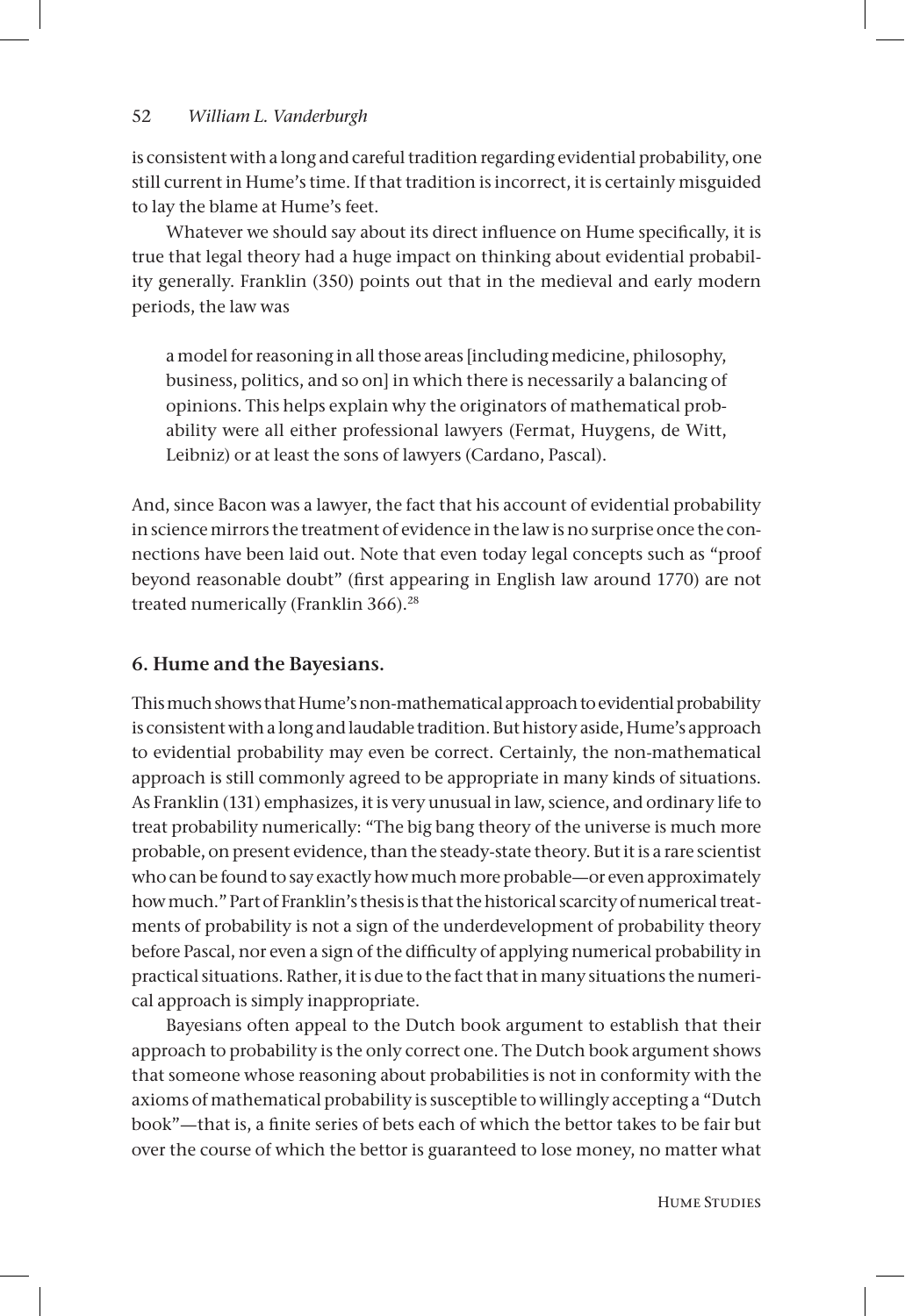the outcomes. Since Bayes's Rule for updating degree of belief in light of new evidence is a simple consequence of the axioms of mathematical probability, the Dutch book argument is taken to imply that it is necessary to be a Bayesian about evidential probability. Bayesians often put the point by saying that Bayes's Rule is a *condition for rationality*. 29

A Bayesian might hope to find here a demonstration that the non-Pascalian approach is doomed to failure. But the Dutch book argument *assumes* the Pascalian scale of probability, it does not prove it. Without the assumption that degrees of belief are numerical and run on a continuous scale from 0 to 1, the basic arithmetic of the Dutch book argument would be impossible. So, what the Dutch book argument actually shows is merely that *if* there are numerical degrees of belief ranging continuously from 0 to 1, *then* one must, on pain of incoherence, reason about degree of belief in conformity with the axioms of mathematical probability (and hence with Bayes's Rule). A hypothetical proposition of that sort, even if true, does not prove that one must be a Pascalian in the first place.

Earman (25) chastises Hume for being unaware of Bayesianism and of mathematical probability generally. This is unfair on two counts. First, Bayes's work on probability was not widely known in 1748 when Hume published the first edition of the *Enquiry*. Richard Price arranged the posthumous publication of Bayes's essay only in 1763, and it remained obscure even after its publication; Price's paper applying Bayesian methods to the evidence for miracles appeared in 1767.<sup>30</sup> We know Hume read and admired that paper, $31$  but he neither addressed Bayesian arguments nor revised his account of miracles for the 1768 and 1777 editions of the *Enquiry*. This suggests that Hume ultimately did not view Bayes's work as relevant to the argument against miracles. Second, Hume's discussion of the probability of chances (see for example THN 1.3.11 and 1.3.12; SBN 124–42, and EHU 6; SBN 56–9) "shows without controversy that he was familiar with the basic concepts of probability based on the calculus of chances."32 Given Hume's familiarity with Pascalian probability in general, and his acquaintance (through Price) with Bayesian ideas, his non-numerical treatment of the evidential probability of miracles must be seen as a deliberate philosophical position, not as a result of negligence or ignorance.

Is there anything wrong with Bayesian analyses of evidential probability? One problem can be teased out this way. Bayes and Price (and, by extension, other Bayesians such as Earman) are forced to make assumptions about the distribution of chances across contrary possible outcomes, assumptions which are rarely if ever justified outside of highly constrained and artificial experimental situations. Bayes, for example, develops his argument in terms of the equal chances of a perfectly round ball coming to rest at any given place on a perfectly flat table. His conclusions do indeed follow for such idealized cases. But, to speak metaphorically, we usually do not have round balls and flat tables, or at least we cannot be sure that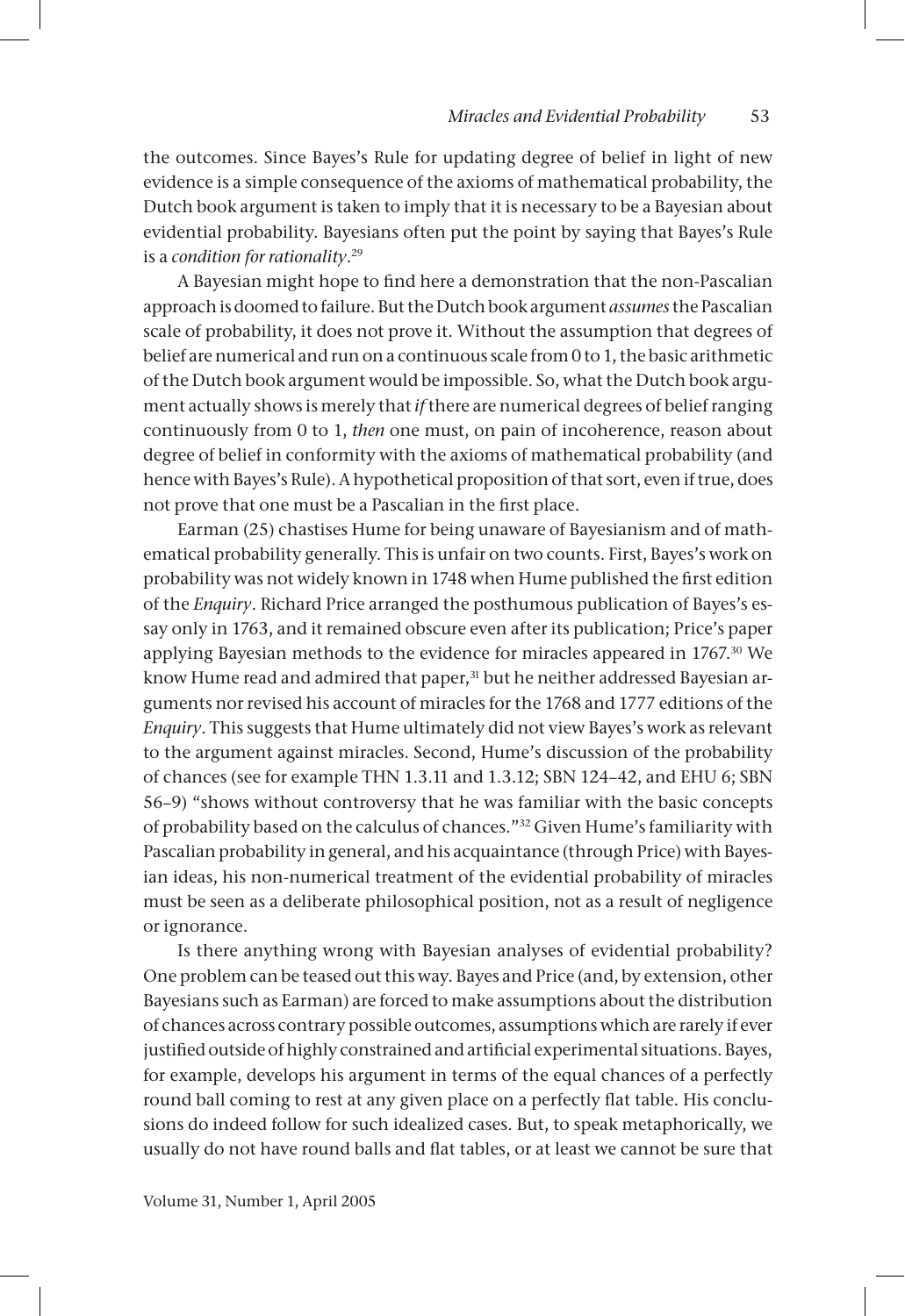we do. The assumption of the equipossibility of contrary outcomes is therefore usually not justified in actual cases. Barry Gower writes, "Hume had, in effect, noticed the role of an assumption of this kind in any attempt to counter inductive skepticism when he pointed out that 'if there be any suspicion that the course of nature may change, and that the past may be no rule for the future, all experience becomes useless and can give rise to no inference or conclusion.'"33 It may be that, methodologically speaking, when assessing probabilities numerically there is no *better* principle to apply than the principle of indifference (which says that contrary possibilities are to be treated as equally probable in the absence of any reason to think otherwise), but that does not mean that it is a *good* principle to apply in assessing the evidential probability of empirical hypotheses in the sense that it reliably leads to correct conclusions in all types of cases.

Is it sensible to treat all probabilities numerically? Franklin (327) notes that

Factual probability is essentially numerical, certainly. . . . But Keynes, in his classic *Treatise of Probability*, argued at length that not all logical probabilities should have numbers. Even if they do have numbers in principle, no convincing way has been discovered of actually assigning a number to, for example, the probability of the steady-state theory of the universe on present evidence—or even such a simple case as the probability that the next ball chosen from an urn will be black, given that all of the twenty balls already chosen have been black. . . . This should caution us against supposing that, because the concept of probability before Pascal was mostly nonnumerical, it was therefore primitive or in some way inadequate.

Having a non-numerical theory of evidential probability does not mean that we must give up all hope of precision and rigor in our assessments of the probability of empirical hypotheses. There are other ways to achieve this: In discussions of temperature, for example, classificatory concepts (hot, warm, very cold, etc.) and comparative concepts (hotter than, etc.) are possible without any numerical scale. Similarly the non-numerical tradition of evidential probability has given us perfectly serviceable classificatory concepts (improbable, probable, highly probable) and comparative concepts (more probable than, etc.). (See Franklin 328.) If this seems insufficient, we should ask whether quantitative theories of probability can really do better: "Has the quantification of probability helped in the evaluation of uncertain evidence in science?" Franklin (369) answers, "In the restricted cases in which statistical tests apply, it has, but for more general theory evaluation, it seems not." The desire for increased precision is laudable but, as the quotation from Aristotle at the head of this article points out, it can be taken too far.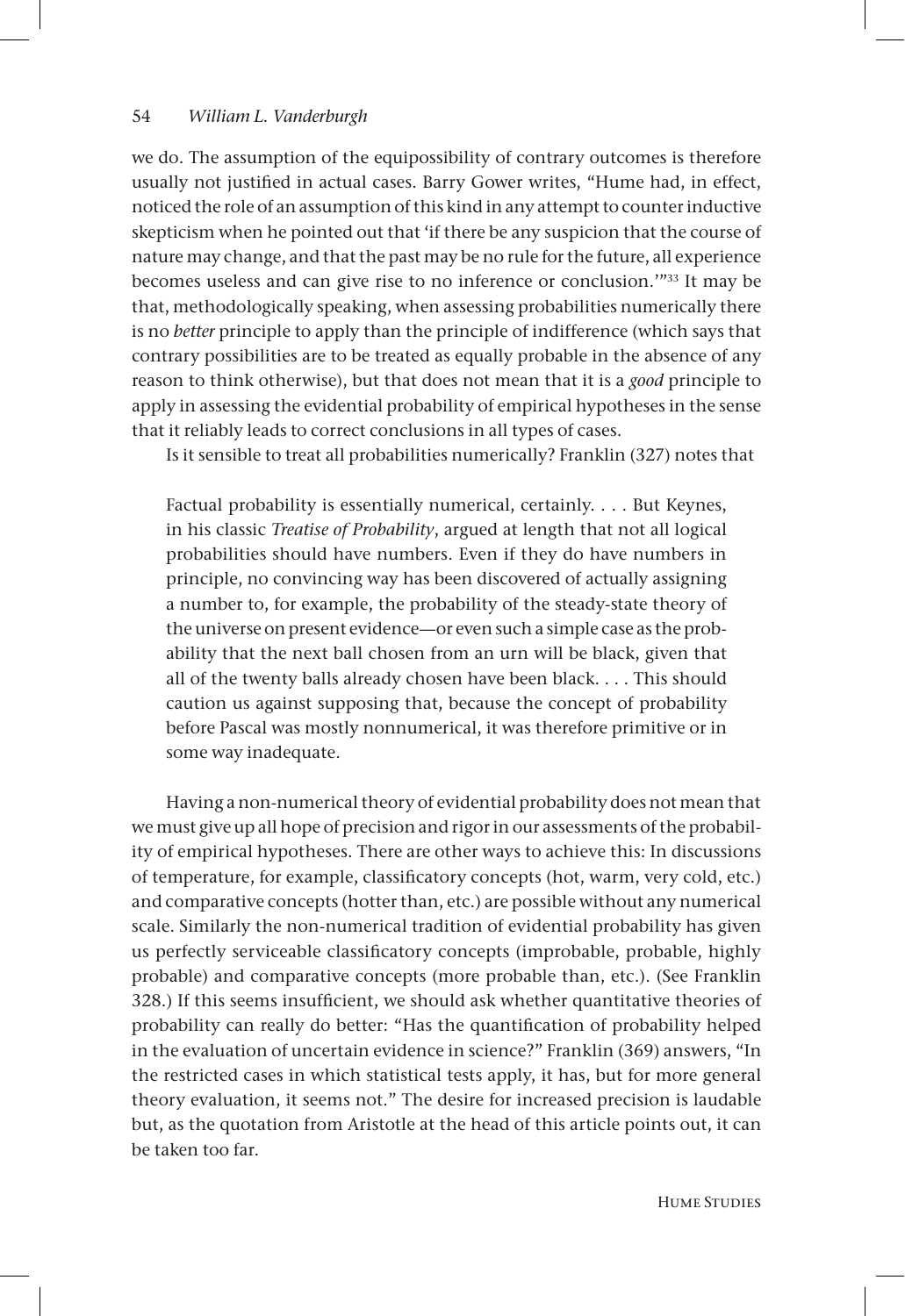#### *Miracles and Evidential Probability* 55

There have been several attempts over the years to analyze Hume's argument against miracles in Bayesian terms.<sup>34</sup> Interestingly, about as many claim to support Hume's conclusion as claim to refute it; the fact that contradictory results have been achieved is possibly a symptom of the wrong-headedness of Bayesian reconstructions of Hume's argument against miracles.35 The fact that there are so many incompatible Bayesian accounts of miracles also suggests that the correct Bayesian account is even now neither clear nor settled—yet another reason not to blame Hume for giving a non-Bayesian analysis. Given the diversity of Bayesian opinions, it is perhaps no surprise that some of them are consistent with what Hume says about miracles. (In the present context I hesitate to calculate the probability of such a coincidence.)

Barry Gower thinks that the

"Bayesian" interpretation of the argument against miracles misrepresents Hume's reasoning. . . . [T]he error needs to be rectified, not just because it involves a mistaken view about the past but, more importantly, because it obscures the legacy of a different mode of thinking evident in Hume's writing about probabilistic inference which deserves to be recovered. Our thinking is impoverished if certain presumptions about probability become so entrenched that we have great difficulty in seeing them as anything other than obvious.36

The "different mode of thinking" Gower has in mind is a mathematical (but non-Bayesian) approach to evidential probability found in Jakob Bernoulli's (1713) *Ars Conjectandi*. 37 Gower suggests that Hume's argument against miracles is an application of Bernoulli's approach. I agree with almost every point in the quotation above, but I see two difficulties with the Bernoullian hypothesis. First, a Bayesian could respond that belief coherence demands that mathematical probabilities conform to the probability calculus: if Bernoulli-style reasoning leads to a conclusion different from that produced by Bayes's Rule, it can be rejected. That would imply that either Hume's argument must be equivalent to the Bayesian assessment of the probability arising from the testimony for miracles or it must be wrong—a conclusion we should not be too quick to embrace. The second difficulty is that the Bernoullian analysis already assumes that evidential probabilities are numerical. If we deny this, as I think Hume would, then we also avoid the first difficulty. Rather than looking to Bernoulli in order to understand Hume's theory of evidential probability, we should look to the medieval legal tradition—a tradition whose mutual influence on Pascal, Bernoulli, and other developers of mathematical probability explains the similarity between their approaches and Hume's.

In other respects Gower's position is very similar to the one advocated here. He thinks, for example, that "Hume's probabilities are not structured in accordance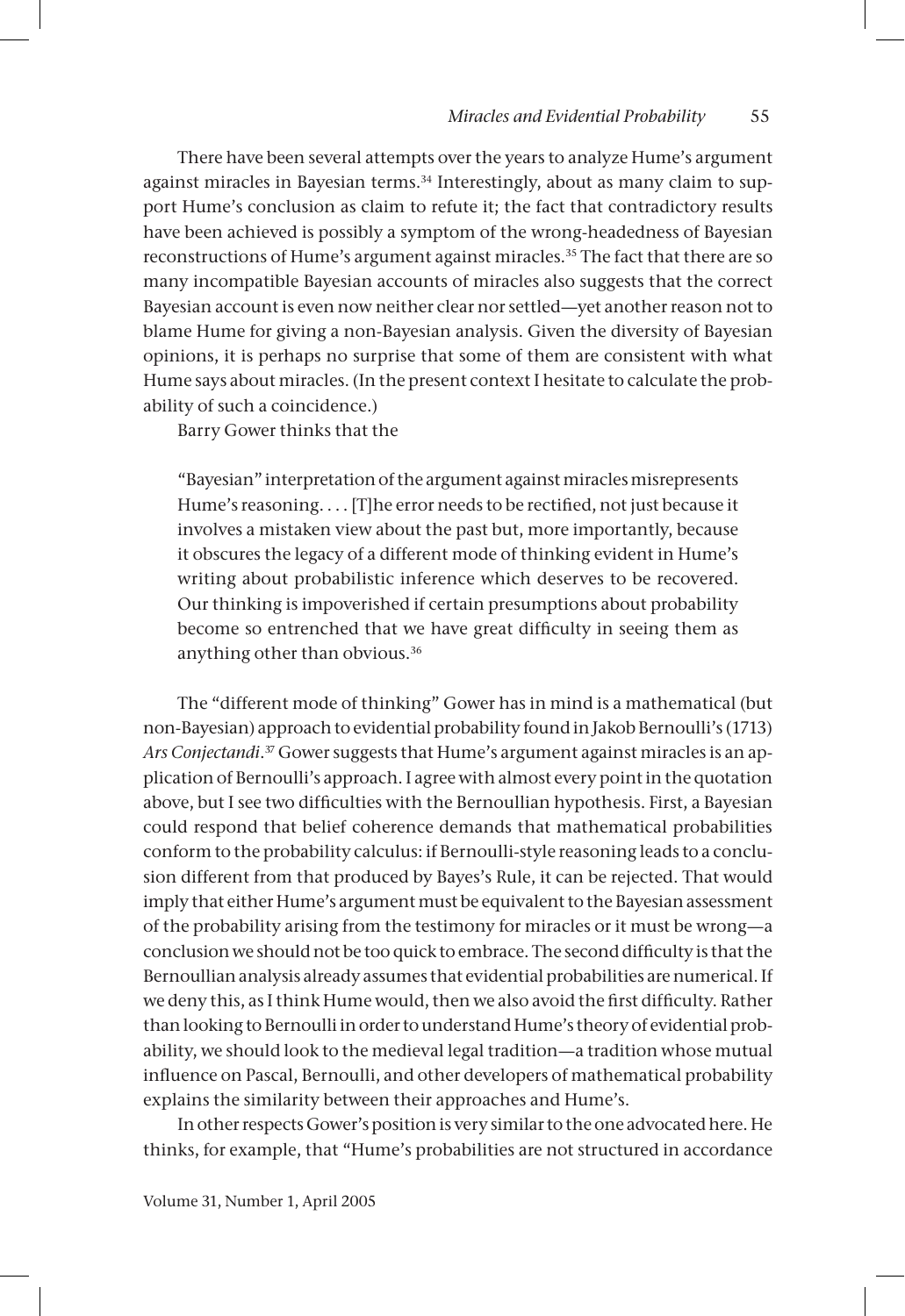with any conventional theory of chances where they are represented by fractional numbers between zero and one."38 He notes, too, that Hume's probabilities are non-additive, and remarks that "Hume's training as a lawyer may well have influenced his attitude to probabilistic reasoning, and it is recognized that legal probabilities" do not conform to the axioms of the probability calculus.39 Gower gets things exactly right when he writes that Hume

quite evidently evaluates probable arguments in a way that cannot be reconciled with the pre-suppositions of Bayes's theorem. For example, an argument [with no] probability is, for Hume, one where favourable cases equal the unfavourable cases; and an argument where there were only favourable, or unfavourable, cases, would not be a probable argument at all [but a proof in Hume's sense]. We think that an event with a small probability is unlikely to occur; Hume thought that such an event is more likely to occur than not.<sup>40</sup>

# 7. Conclusion

Let me conclude by commenting on one final passage from Earman (25):

A number of Hume's contemporaries, such as Price, understood Hume's claims as being about quantifiable degrees of belief or credibility, the quantification being subject to the constraints of the probability calculus. I have no doubt that Hume would have agreed to this much, and I have little doubt that . . . he would have agreed that the probabilistic form of analysis is wholly appropriate when discussing the credibility of testimony. Naysayers will have a hard time explaining away [the letter from Hume to Price<sup>41</sup>], where Hume is implicitly accepting the probabilistic form into which Price cast Hume's argument.

I have argued here, following Coleman and Cohen and relying on Franklin's history of evidential probability, that the propositions Earman has no doubt Hume would accept are ones Hume would in fact deny. As a "naysayer" I have an easy explanation of the letter to Price. Hume's remarks are really rather non-committal: all he says is that Price's argument is "new and plausible and ingenious, and perhaps solid" and that he needs more time to judge it. Hume was always cordial to critics who treated him cordially (see Coleman, 196–7): politeness is thus a sufficient explanation of Hume's letter to Price. It would be perfectly consistent for Hume to have judged that numbers are inappropriate in the assessment of evidential probabilities.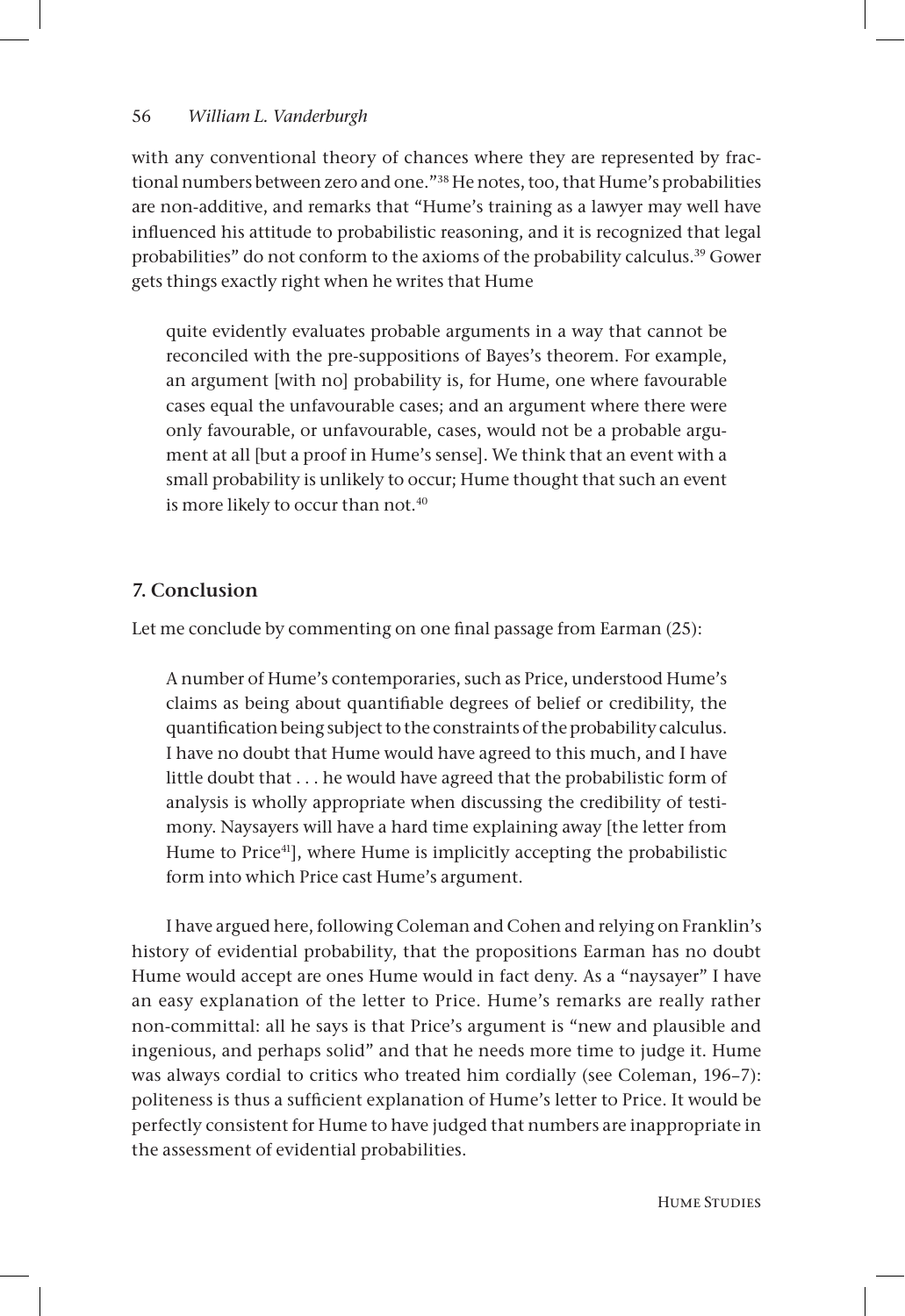#### *Miracles and Evidential Probability* 57

My overall case here against Earman is twofold. First, that to whatever extent his critique of Hume's argument against the credibility of miracles succeeds, it does so only by shifting the ground. Earman in effect attacks a straw Hume. His claim that Hume's argument against miracles is an "abject" failure has therefore certainly not been proven; Earman's arguments in fact do not establish that it is a failure at all. Second, in order to reach a definitive answer regarding whether or not Hume is correct, it would need to be decided whose starting assumptions—Hume's non-Pascalian assumptions or Earman's Pascalian ones—properly apply to the analysis of the evidence for miracles. This issue has not been decided here. But several factors—the history of thinking about evidential probability, current normal practice in assessing the probability of empirical hypotheses, and a lack of proof of the necessity of the Pascalian approach—all coincide, and together strongly suggest that Hume's non-Pascalian foundation, and his resulting analysis of the evidence for miracles, is plausible. The burden of proof is on Pascalians to justify the basic principles which Earman assumes in his attack on Hume. Only once that burden has been satisfied could a Pascalian go on to try to ascertain whether or not Hume's actual position on miracles holds up.

# **NOTES**

Early versions of various parts of this work were read to the South Central Society for Eighteenth Century Studies (South Padre Island, February 2002), the Mountain-Plains Philosophy Conference (Las Vegas, October 2002), the Eastern Division of the American Philosophical Association (Philadelphia, December 2002), and the International Society for the History of Philosophy of Science (San Francisco, June 2004). My commentators, Tim Costelloe (in Las Vegas) and Ted Morris (in Philadelphia), were especially generous and helpful. The editors and referees of *Hume Studies* provided very useful feedback which contributed much to the final version. I am indebted for discussion and/or encouragement to Alexis Bienvenu, Dorothy Coleman, Eva Dadlez, Karen Detlefson, Jim Franklin, Michael Levine, Joe Pitt, and David Soles.

1 John Earman, *Hume's Abject Failure: The Argument Against Miracles* (Oxford: Oxford University Press, 2000). References to this work will be cited in the text by page number.

2 In this I am not alone: see for example Michael P. Levine, "Review of John Earman, *Hume's Abject Failure: The Argument Against Miracles*," *Hume Studies* 28 (2002): 161–7, and Robert J. Fogelin, *A Defense of Hume on Miracles* (Princeton: Princeton University Press, 2003). I submitted a version of this paper to *Hume Studies* before having seen Fogelin's book. Although Fogelin and I share similar positions on Hume and agree that Earman is dead wrong, there are many differences of detail and emphasis between us.

3 Dorothy Coleman, "Baconian Probability and Hume's Theory of Testimony," *Hume Studies* 27 (2001): 195–226.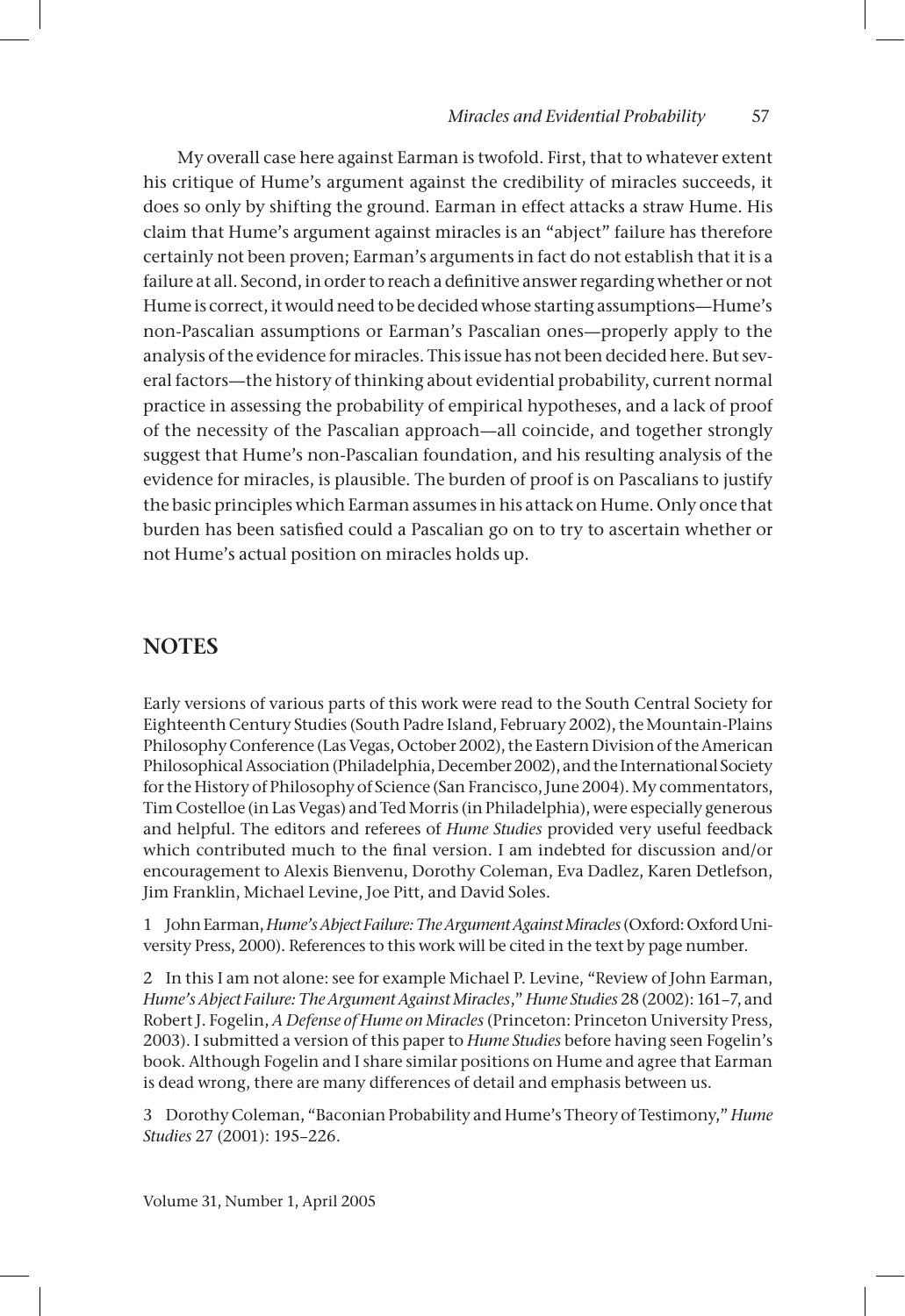4 In fact, although L. Jonathan Cohen, *The Probable and the Provable* (Oxford: Clarendon Press, 1977) and "Some Historical Remarks on the Baconian Conception of Probability," *Journal of the History of Ideas* 41 (1990): 219–31, defends the "non-Pascalian" account of probability and argues for its influence from the sixteenth through the eighteenth centuries, generally neither historians of philosophy nor philosophers of science have given it sufficient attention. This is especially problematic since, as James Franklin shows in *The Science of Conjecture: Evidence and Probability before Pascal* (Baltimore: The Johns Hopkins University Press, 2000), that view dominated thinking about probability from Roman times to the present.

5 Don Garrett, "Hume on Testimony concerning Miracles," in *Reading Hume on Human Understanding*, ed. Peter Millican (Oxford: Oxford University Press, 2002), especially 301–4 and associated footnotes, summarizes the major analyses of Hume's essay on miracles. Earman canvasses the eighteenth-century debate (especially the parts relevant to the development of mathematical probability theory), and the second half of his book is an anthology of important sources for, and responses to, Hume's argument.

6 A note on references to Hume's works. *A Treatise of Human Nature*, ed. David Fate Norton and Mary J. Norton (Oxford: Oxford University Press; 2000, reprinted with corrections 2002), is cited as "THN book.part.section.paragraph." *An Enquiry concerning Human Understanding*, edited with introduction and notes by Tom. L. Beauchamp (Oxford: Oxford University Press, 1999), is cited as "EHU chapter.paragraph." For both, references are also given to "SBN" by page number, that is, to the edition of the respective work edited by L. A. Selby-Bigge and revised by P. H. Nidditch: *A Treatise of Human Nature*, 2nd ed. (Oxford: Clarendon Press, 1978), and *Enquiries concerning Human Understanding and concerning the Principles of Morals*, 3rd. ed. (Oxford: Clarendon Press, 1975). *The Letters of David Hume*,ed. J. Y. T. Grieg, 2 vols. (Oxford: Clarendon Press, 1983 [1932]), are cited as "*Letters* volume, page."

7 See E. C. Mossner, *The Life of David Hume*, 2nd ed. (Oxford: Clarendon Press, 1980), 112, and Hume's letter to Henry Home, *Letters* 1, 24–5.

8 Beginning with George Campbell's 1763 *Dissertation of Miracles*, various commentators have read Hume as defining miracles so narrowly as to have begged the question. (For references and discussion, see Peter S. Fosl, "Hume, Skepticism, and Early American Deism," *Hume Studies* 25 (1999): 171–92, especially 180 and note 45.) I think it as a serious mistake to read Hume's argument as circular or based purely on a definition. It is true that with definitions different than Hume's it will be possible to evade the letter (though perhaps not the spirit) of Hume's argument, but Hume has good reasons for defining miracles as he does, as I explain in the text.

9 Critics of "Of Miracles" have complained that Hume's conception of laws is vague or otherwise inadequate. But Fosl argues that Hume's conception of laws "conform[s] to the principal features of laws of nature developed by more recent philosophers of science": the things Hume discusses as laws or as grounded in laws are "true, nonanalytic, universal generalizations, whose subject terms are unrestricted, that sustain counterfactual conditionals, and that may be used to formulate explanations and predictions" (Fosl, 180–1).

10 Many critics of the argument against miracles have missed this point. The Flew/Fogelin debate in these pages, for example, largely turned on this very issue.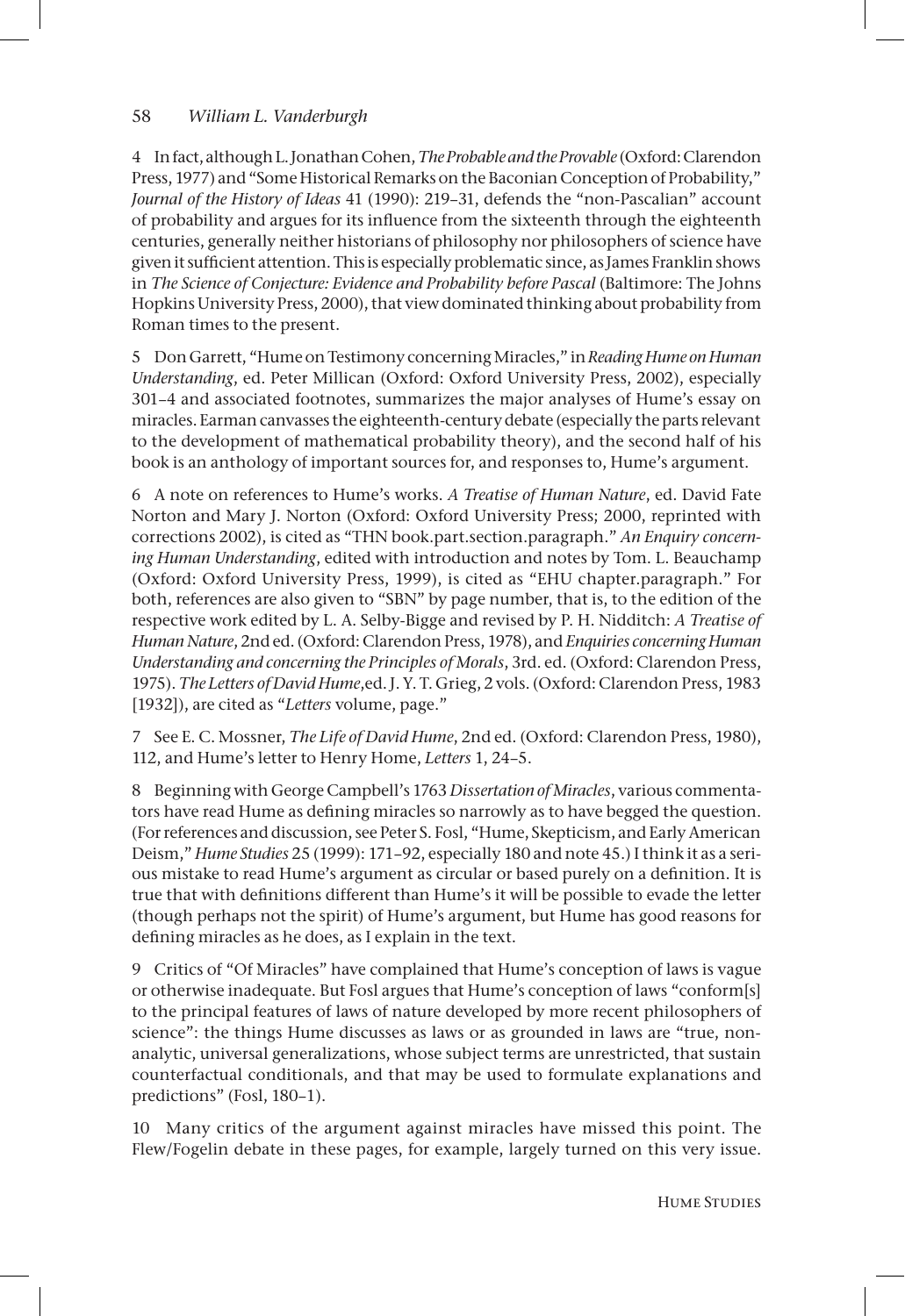See: Robert J. Fogelin, "What Hume Actually Said About Miracles," *Hume Studies* 16 (1990): 81–7; Antony Flew, "Fogelin on Hume on Miracles," *Hume Studies* 16 (1990): 141–5; and Kenneth G. Ferguson, "An Intervention into the Flew/Fogelin Debate," *Hume Studies* 18 (1992): 105–12. Fogelin, *A Defense* (91, note 8) admits having formerly misunderstood "proof" in Hume.

11 The word "proof" is today often used to refer to demonstration, as in a proof in mathematics. This is not, however, its only use: "proof beyond a reasonable doubt" in criminal law, for example, clearly implies the possibility of lesser and greater degrees of proof, and also implies that what has been proven is possibly (though not probably) false.

12 John Locke, *An Essay concerning Human Understanding*, edited with an Introduction by P. H. Nidditch (Oxford: Oxford University Press, 1975 [1690]). Further references in text, cited as "Locke, book.chapter.section(.paragraph), page."

13 Flew, 141, incorrectly reads "from the nature of the fact" to mean "from the very concept of a miracle." Hume clearly intends to be making the empirical claim that belief in miracles is evidentially unwarranted, not that it is conceptually impossible.

- 14 Fosl, 181.
- 15 Ibid., 182.

16 Hume seems to believe that the apparently stochastic character of some causes is an epistemological artifact rather than an ontological fact: probably, causes that appear to act irregularly do so because interfering causal factors—perfectly regular ones—exist, but are unknown to us. (EHU 8.13; SBN 86–7; EHU 6.1–4; SBN 56–9, and THN 1.3.12.5; SBN 132)

17 As Hume says to Hugh Blair, "Does a man of sense run after every silly tale of witches or hobgoblins or fairies, and canvass particularly the evidence?" (*Letters* 1, 350).

18 The passages Earman cites are: EHU 10.4 (SBN 111); EHU 10.6 (SBN 112); EHU 10.12 (SBN 114–15); and EHU 10.12 (SBN 115).

19 Fogelin, *A Defense*, 43–53 and 58, gives an extended argument showing why Earman is wrong to attribute the straight rule of induction to Hume.

- 20 See note 3 above.
- 21 See note 4 above.
- 22 Coleman, 198.
- 23 Cohen, "Some Historical Remarks," 225.
- 24 Ibid., 219.

25 See Franklin, x. Further references will be given in text by page number.

26 As Franklin notes, there *were* a few attempts to discuss finer grades of legal proof in a numerical fashion, but they were dead ends. For example, a passage from the *False Decretals*, a hodge-podge of real and forged documents assembled about 850 C.E., asserts that seventy-two witnesses are required to convict a bishop, forty-four to convict a priest, and so on down to the doorkeeper, who needs seven. This "is the world's first quantita-

Volume 31, Number 1, April 2005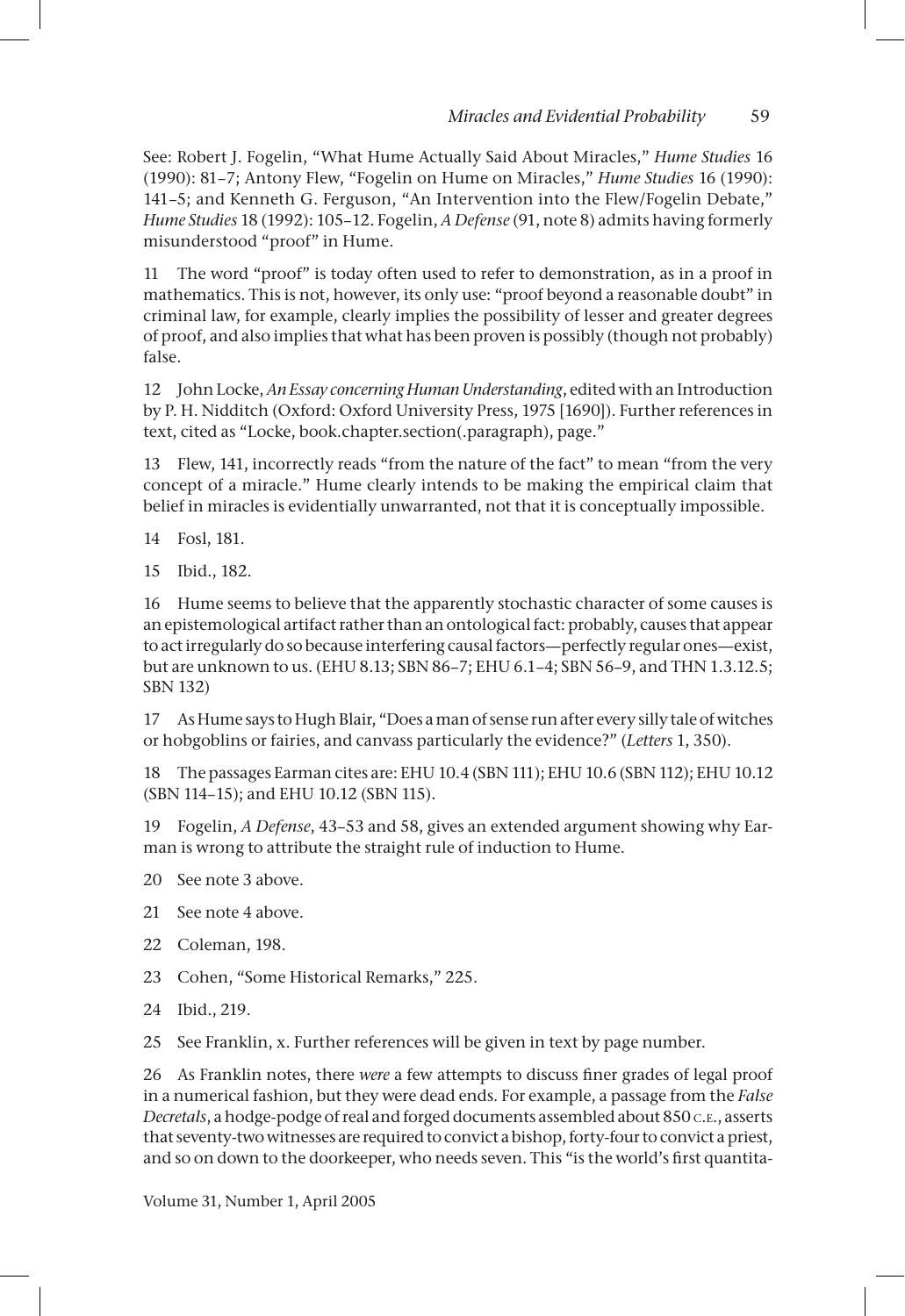tive theory of probability. Which shows why being quantitative about probability is not necessarily a good thing" (Franklin, 13–14). For the most part, numerical and even quasi-numerical accounts of evidential probability did not appear until after Pascal.

27 Josephi Mascardi, *On Proofs* (*Conclusiones probationum omnium, or, De probationibus*), 3 vols. (Venice, 1584–8), and Giacomo Menochio, *On Presumptions, Conjectures, Signs, and Indications* (*De praesumptionibus, conjecturis, signis et indicitis*), 2 vols. (Venice, 1587–90).

28 Reviews of Franklin suggest that there have been some attempts to apply mathematical probability to legal questions. I do not know whether such attempts have survived the test of case law; for present purposes not much hangs on this since it is still true that most uses of probability in the law are deliberately non-numerical.

29 Earman (26) gives a précis of the Dutch book argument, and later (30) also appeals to it as providing a persuasive argument that the axioms of probability are conditions of rationality.

30 Thomas Bayes, "An Essay towards Solving a Problem in the Doctrine of Chances," *Philosophical Transactions of the Royal Society* (1763) 53: 370–418; reprinted in *Biometrika* 45 (1958): 296–315. Richard Price, "On the Importance of Christianity and the Nature of Historical Evidence, and Miracles," in *Four Dissertations*, 2nd ed. (London: A. Millar and T. Cadell, 1768 [1767]); reprinted in Earman, 157–76.

31 *New Letters of David Hume*, ed. R. Klibansky and E. C. Mossner (Oxford: Clarendon Press, 1954), 233–4; quoted in Earman, 24.

32 Coleman, 201.

33 Barry Gower, *Scientific Method: An Historical and Philosophical Introduction* (London: Routledge, 1997), 103, quoting EHU 4.21 (SBN 37–8).

34 Unlike Price and Earman, David Owen, in "Hume versus Price on Miracles and Prior Probabilities: Testimony and the Bayesian Calculation," *Philosophical Quarterly* 37 (1987): 335–48, argues that a Bayesian analysis shows that Hume's position against the credibility of miracle reports is correct. Fogelin (*A Defense*, 47) thinks that Hume's position, "though mathematically naïve, is broadly Bayesian in character." (He goes so far as to say that Hume is a better proto-Bayesian than Price!) Jordan Sobel, ("On the Evidence of Testimony for Miracles: A Bayesian Interpretation of David Hume's Analysis," *Philosophical Quarterly* 37 (1987): 166–86; and "Hume's Theorem on Testimony Sufficient to Establish a Miracle," *Philosophical Quarterly* 41 (1991): 229–37) is one who misreads what Hume means by "proof," claiming that Hume thinks the probability of a miracle occurring is zero. Making the probability of miracles zero is equivalent to saying that miracles are logically impossible. This has the undesirable consequence that Bayes's rule is then unable to increase the degree of belief in the occurrence of a given miracle *no matter what the evidence*. Sobel "corrects" Hume here by treating the probability of a miracle occurring as infinitesimally close to zero. (Other considerations aside, this seems a very un-Humean move.) Peter Millican, "'Hume's Theorem' Concerning Miracles," *Philosophical Quarterly* 43 (1993): 489–95, proposes a Bayesian alternative to Sobel and criticizes various of its details and implications. Phillip Dawid and Donald Gillies, "A Bayesian Analysis of Hume's Argument Concerning Miracles," *Philosophical Quarterly*  39 (1989): 57–65, offer a Bayesian analysis of Hume's argument which they think is

Hume Studies